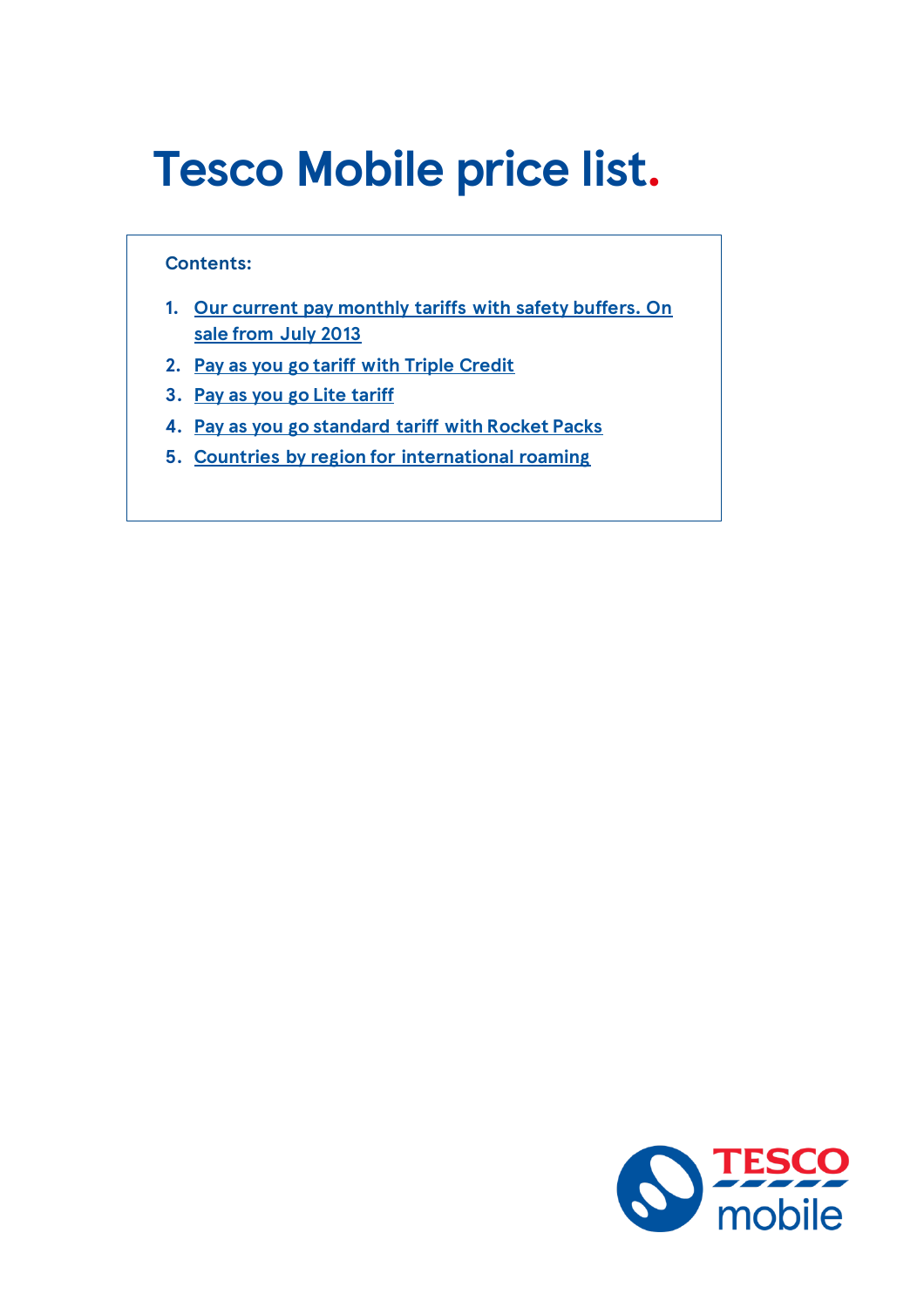### <span id="page-1-0"></span>**1. Our current pay monthly tariffs with Safety Buffers. On sale from July 2013**

| <b>Type</b>                              | <b>Rate Description</b>                                                     | Charged per    | Rate                | Minimum Call Charge | In monthly allowance? |
|------------------------------------------|-----------------------------------------------------------------------------|----------------|---------------------|---------------------|-----------------------|
| Data                                     | Download                                                                    | 1024           | £0.00               | £0.00               |                       |
| Data                                     | Mobile Internet                                                             | 1024           | £0.10               | £0.01               | Yes                   |
| <b>Free Calls</b>                        | Call to Tesco Mobile                                                        | 1              | £0.00               | £0.00               |                       |
| <b>Free Calls</b>                        | Free Text                                                                   | $\overline{1}$ | £0.00               | £0.00               |                       |
| <b>MMS</b>                               | Picture Message                                                             | $\mathbf 1$    | £0.55               | £0.00               |                       |
| <b>MMS</b>                               | Premium MMS Received £0.15 Per MMS                                          | $1\,$          | £0.15               | £0.00               |                       |
| <b>MMS</b>                               | Premium MMS Received £0.30 Per MMS                                          | $\overline{1}$ | £0.30               | £0.00               |                       |
| <b>MMS</b>                               | Premium MMS Received £0.40 Per MMS                                          | $\mathbf{1}$   | £0.40               | £0.00               |                       |
| <b>MMS</b>                               | Premium MMS Received £1.00 Per MMS                                          | $\mathbf{1}$   | £1.00               | £0.00               |                       |
| <b>MMS</b>                               | Premium MMS Received £1.50 Per MMS                                          | $\mathbf{1}$   | £1.50               | £0.00               |                       |
| <b>MMS</b>                               | Premium MMS Received £2.00 Per MMS                                          | $\mathbf{1}$   | £2.00               | £0.00               |                       |
| <b>MMS</b>                               | Premium MMS Received £2.50 Per MMS                                          | $\overline{1}$ | £2.50               | £0.00               |                       |
| Non-standard Calls                       | Acc charge + 100p/call + 100p/min after 1 min**                             | 60             | £1.55               | £1.55               |                       |
| Non-standard Calls                       | Acc charge + 1198p/call + 599p/min after 1 min**                            | 60             | £6.54               | £12.53              |                       |
| Non-standard Calls                       | Acc charge + 1398p/call + 699p/min after 1 min**                            | 60             | £7.54               | £14.53              |                       |
| Non-standard Calls                       | Acc charge + 13p/call + 13p/min after 1 min**                               | 60             | £0.68               | £0.68               |                       |
| Non-standard Calls                       | Acc charge + 1598p/call + 799p/min after 1 min**                            | 60             | £8.54               | £16.53              |                       |
| Non-standard Calls                       | Acc charge + 300p/call + 300p/min after 1 min**                             | 60             | £3.55               | £3.55               |                       |
| Non-standard Calls                       | Acc charge + 360p/call + 150p/min after 1 min**                             | 60             | £2.05               | £4.15               |                       |
| Non-standard Calls                       | Acc charge + 360p/call + 200p/min after 1 min**                             | 60             | £2.55               | £4.15               |                       |
| Non-standard Calls                       | Acc charge + 360p/call + 360p/min after 1 min*                              | 60             | £4.15               | £4.15               |                       |
| Non-standard Calls                       | Acc charge + 360p/call + 50p/min after 1 min*                               | 60             | £1.05               | £4.15               |                       |
| Non-standard Calls                       | Acc charge + 7p/call + 7p/min after 1 min**                                 | 60             | £0.62               | £0.62               |                       |
| Non-standard Calls                       | Acc charge + 80p/call + 80p/min after 1 min**                               | 60             | £1.35               | £1.35               |                       |
| Non-standard Calls                       | Acc charge + 898p/call + 449p/min after 1 min**                             | 60             | £5.04               | £9.53               |                       |
| Non-standard Calls                       | Acc charge + 998p/call + 499p/min after 1 min**                             | 60             | £5.54               | £10.53              |                       |
| Non-standard Calls                       | Access charge + £1.00/call**                                                | 60             | £0.55               | £1.55               |                       |
| Non-standard Calls                       | Access charge + £1.00/min**                                                 | 60             | £1.55               | £0.57               |                       |
| Non-standard Calls                       | Access charge + £1.10/min**                                                 | 60             | £1.65               | £0.57               |                       |
| Non-standard Calls                       | Access charge + £1.20/min**                                                 | 60             | £1.75               | £0.57               |                       |
| Non-standard Calls                       | Access charge + £1.45/call**                                                | 60             | £0.55               | £2.00               |                       |
| Non-standard Calls                       | Access charge + £1.45/min**                                                 | 60             | £2.00               | £0.58               |                       |
| Non-standard Calls                       | Access charge + £1.50/call**                                                | 60             | £0.55               | £2.05               |                       |
| Non-standard Calls                       | Access charge + £1.50/min**                                                 | 60             | £2.05               | £0.58               |                       |
| Non-standard Calls                       | Access charge + £1.55/min**                                                 | 60             | £2.10               | £0.58               |                       |
| Non-standard Calls                       | Access charge + £1.80/min**                                                 | 60             | £2.35               | £0.58               |                       |
| Non-standard Calls                       | Access charge + £2.00/call**                                                | 60             | £0.55               | £2.55               |                       |
| Non-standard Calls                       | Access charge + £2.00/min**                                                 | 60             | $\overline{f}$ 2.55 | £0.59               |                       |
| Non-standard Calls                       | Access charge + £2.20/min**                                                 | 60             | £2.75               | £0.59               |                       |
| Non-standard Calls                       | Access charge + £2.43/min**                                                 | 60             | £2.98               | £0.60               |                       |
| Non-standard Calls                       | Access charge + £2.50/call**                                                | 60             | £0.55               | £3.05               |                       |
| Non-standard Calls                       | Access charge + £2.50/min after 1 min**                                     | 60             | £3.05               | £0.55               |                       |
| Non-standard Calls                       | Access charge + £2.50/min**                                                 | 60             | £3.05               | £0.55               |                       |
| Non-standard Calls                       | Access charge + £3.00/call**                                                | 60             | £0.55               | £3.55               |                       |
| Non-standard Calls                       | Access charge + £3.00/min**                                                 | 60             | £3.55               | £0.60               |                       |
| Non-standard Calls                       | Access charge + £3.50/call + 10p/min**                                      | 60             | £0.65               | £4.06               |                       |
| Non-standard Calls                       | Access charge + £3.60/min**                                                 | 60             | £4.15               | £0.61               |                       |
| Non-standard Calls                       | Access charge + £3.99/call + £1.39/min**                                    | 60             | £1.94               | £4.57               |                       |
| Non-standard Calls                       | Access charge + £4.00/call**                                                | 60             | £0.55               | £4.55               |                       |
| Non-standard Calls                       | Access charge + £4.99/call + £1.35/min**                                    | 60             | £1.90               | £5.57               |                       |
| Non-standard Calls                       | Access charge + £5.00/call**<br>Access charge + £6.00/call**                | 60             | £0.55               | £5.55               |                       |
| Non-standard Calls<br>Non-standard Calls |                                                                             | 60<br>60       | £0.55<br>£0.55      | £6.55<br>£0.00      |                       |
| Non-standard Calls                       | Access charge + 0p/min**<br>Access charge + 10p/call + 10p/minafter 1 min** | 60             | £0.65               | £0.65               |                       |
| Non-standard Calls                       | Access charge + 10p/call**                                                  | 60             | £0.65               | £0.65               |                       |
| Non-standard Calls                       | Access charge + 10p/min**                                                   | 60             | £0.65               | £0.56               |                       |
| Non-standard Calls                       | Access charge + 11p/min**                                                   | 60             | £0.66               | £0.56               |                       |
| Non-standard Calls                       | Access charge + 12p/min**                                                   | 60             | £0.67               | £0.56               |                       |
| Non-standard Calls                       | Access charge + 13p/min**                                                   | 60             | £0.68               | £0.56               |                       |
| Non-standard Calls                       | Access charge + 15p/call**                                                  | 60             | £0.55               | £0.70               |                       |
| Non-standard Calls                       | Access charge + 15p/min**                                                   | 60             | £0.70               | £0.56               |                       |
| Non-standard Calls                       | Access charge + 18p/min**                                                   | 60             | £0.73               | £0.56               |                       |
| Non-standard Calls                       | Access charge + 1p/min**                                                    | 60             | £0.56               | £0.56               |                       |
| Non-standard Calls                       | Access charge + 20p/min**                                                   | 60             | £0.75               | £0.56               |                       |
| Non-standard Calls                       | Access charge + 22p/min**                                                   | 60             | £0.77               | £0.56               |                       |
| Non-standard Calls                       | Access charge + 250p/call + 75p/min**                                       | 60             | £1.30               | £3.07               |                       |
| Non-standard Calls                       | Access charge + 25p/call**                                                  | 60             | £0.55               | £0.80               |                       |
| Non-standard Calls                       | Access charge + 25p/min**                                                   | 60             | £0.80               | £0.56               |                       |
| Non-standard Calls                       | Access charge + 260p/call +99p/min**                                        | 60             | £1.54               | £3.17               |                       |
| Non-standard Calls                       | Access charge + 275p/call + 78p/min**                                       | 60             | £1.33               | £3.32               |                       |
| Non-standard Calls                       | Access charge + 2p/min**                                                    | 60             | £0.57               | £0.56               |                       |
| Non-standard Calls                       | Access charge + 30p/call**                                                  | 60             | £0.55               | £0.85               |                       |
| Non-standard Calls                       | Access charge + 30p/min**                                                   | 60             | £0.85               | £0.56               |                       |
| Non-standard Calls                       | Access charge + 350p/min**                                                  | 60             | £4.05               | £0.61               |                       |
| Non-standard Calls                       | Access charge + 35p/call**                                                  | 60             | £0.55               | £0.90               |                       |
| Non-standard Calls                       | Access charge + 35p/min**                                                   | 60             | £0.90               | £0.56               |                       |
| Non-standard Calls                       | Access charge + 36p/min**                                                   | 60             | £0.91               | £0.56               |                       |
| Non-standard Calls                       | Access charge + 3p/min**                                                    | 60             | £0.58               | £0.56               |                       |
| Non-standard Calls                       | Access charge + 40p/call + 40p/min after 1 min**                            | 60             | £0.95               | £0.95               |                       |
| Non-standard Calls                       | Access charge + 40p/call**                                                  | 60             | £0.95               | £0.95               |                       |
| Non-standard Calls                       | Access charge + 40p/min**                                                   | 60             | £0.95               | £0.56               |                       |
| Non-standard Calls                       | Access charge + 45p/min**                                                   | 60             | £1.00               | £0.56               |                       |
| Non-standard Calls                       | Access charge + 46p/min**                                                   | 60             | £1.01               | £0.56               |                       |
| Non-standard Calls                       | Access charge + 48p/call**                                                  | 60             | £0.55               | £1.03               |                       |
| Non-standard Calls                       | Access charge + 4p/min**                                                    | 60             | £0.59               | £0.56               |                       |
| Non-standard Calls                       | Access charge + 50p/call**                                                  | 60             | £0.55               | £1.05               |                       |
| Non-standard Calls                       | Access charge + 50p/min**                                                   | 60             | £1.05               | £0.56               |                       |
| Non-standard Calls                       | Access charge + 55p/min**                                                   | 60             | £1.10               | £0.56               |                       |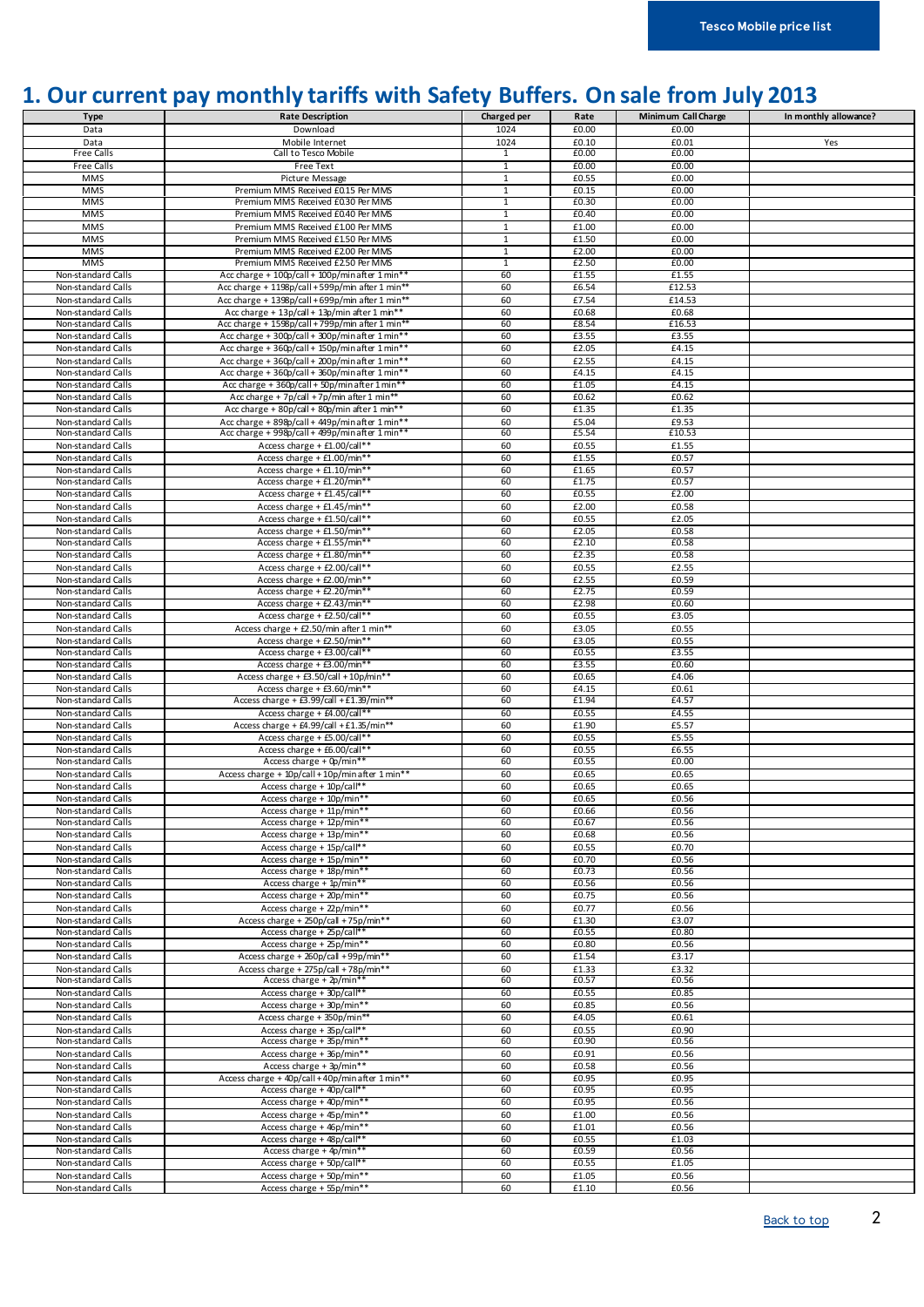#### **Tesco Mobile price list**

| <b>Type</b>                              | <b>Rate Description</b>                                                        | Charged per    | Rate           | Minimum Call Charge | In monthly allowance? |
|------------------------------------------|--------------------------------------------------------------------------------|----------------|----------------|---------------------|-----------------------|
| Non-standard Calls                       | Access charge + 5p/call + 5p/min after 1 min**                                 | 60             | £0.60          | £0.60               |                       |
| Non-standard Calls                       | Access charge + 5p/call**                                                      | 60             | £0.60          | £0.60               |                       |
| Non-standard Calls                       | Access charge + 5p/min**                                                       | 60             | £0.60          | £0.56               |                       |
| Non-standard Calls                       | Access charge $+60p/min*$                                                      | 60             | £1.15          | £0.56               |                       |
| Non-standard Calls                       | Access charge + 65p/min**                                                      | 60             | £1.20          | £0.57               |                       |
| Non-standard Calls                       | Access charge + 6p/min**                                                       | 60             | £0.61          | £0.56               |                       |
| Non-standard Calls                       | Access charge + 70p/call + 70p/min after 1 min**                               | 60             | £1.25          | £1.25               |                       |
| Non-standard Calls                       | Access charge + 70p/call**                                                     | 60             | £1.25          | £1.25               |                       |
| Non-standard Calls                       | Access charge + 70p/min**                                                      | 60             | £1.25          | £0.57               |                       |
| Non-standard Calls                       | Access charge + 75p/call**                                                     | 60             | £0.55          | £1.30               |                       |
| Non-standard Calls                       | Access charge + 75p/min**                                                      | 60             | £1.30          | £0.57               |                       |
| Non-standard Calls                       | Access charge + 77p/call + £1.55/min**                                         | 60             | £2.10          | £1.35               |                       |
| Non-standard Calls                       | Access charge + 7p/min**                                                       | 60             | £0.62<br>£0.80 | £0.56               |                       |
| Non-standard Calls                       | Access charge + 80p/call + 25p/min*<br>Access charge + 80p/min**               | 60<br>60       | £1.35          | £1.36<br>£0.57      |                       |
| Non-standard Calls<br>Non-standard Calls | Access charge + 8p/min**                                                       | 60             | £0.63          | £0.56               |                       |
| Non-standard Calls                       | Access charge + 90p/min**                                                      | 60             | £1.45          | £0.57               |                       |
| Non-standard Calls                       | Access charge + 95p/min*                                                       | 60             | £1.50          | £0.57               |                       |
| Non-standard Calls                       | Access charge + 99p/min*                                                       | 60             | £1.54          | £0.57               |                       |
| Non-standard Calls                       | Access charge + 9p/min**                                                       | 60             | £0.64          | £0.56               |                       |
| Non-standard Calls                       | Access charge+£1.50/call+£1.50/min after 1 min**                               | 60             | £2.05          | £2.05               |                       |
| Non-standard Calls                       | Access charge+£2.00/call+£2.00/min after 1 min**                               | 60             | £2.55          | £2.55               |                       |
| Non-standard Calls                       | Access charge+£2.43/call + £2.43/min after 1 min**                             | 60             | £2.98          | £2.98               |                       |
| Non-standard Calls                       | Access charge+£2.60/call + £2.10/min after 1 min**                             | 60             | £2.65          | £3.15               |                       |
| Non-standard Calls                       | Access charge+£2.76/call + £1.77/min after 1 min**                             | 60             | £2.32          | £3.31               |                       |
| Non-standard Calls                       | Access charge+£3.00/call + £1.30/min after 1 min**                             | 60             | £1.85          | £3.55               |                       |
| Non-standard Calls                       | Access charge+£3.65/call**                                                     | 60             | £0.55          | £4.20               |                       |
| Non-standard Calls                       | Access charge+£4.45/call+£2.57/min after 1 min**                               | 60             | £3.12          | £5.00               |                       |
| Non-standard Calls                       | Access charge+£5.50/call+£2.75/min after 1 min**                               | 60             | £3.30          | £6.05               |                       |
| Non-standard Calls                       | Access charge+£5.74/call+£2.99/min after 1 min**                               | 60             | £3.54          | £6.29               |                       |
| Non-standard Calls                       | Access charge+£6.98/call+£3.49/min after 1 min**                               | 60             | £4.04          | £7.53               |                       |
| Non-standard Calls                       | Call to 101                                                                    | 1              | £0.00          | £0.00               |                       |
| Non-standard Calls                       | Conference Call                                                                | 60             | £0.25          | £0.10               |                       |
| Non-standard Calls                       | Directory Enquiry/Voice Call £1.75/Min                                         | 60             | £1.75          | £1.75               |                       |
| Non-standard Calls<br>Non-standard Calls | Free Call<br>International Call to Zone 0                                      | 1              | £0.00          | £0.00               |                       |
|                                          |                                                                                | 60<br>60       | £0.19<br>£1.00 | £0.10<br>£0.27      |                       |
| Non-standard Calls<br>Non-standard Calls | International Call to Zone 1<br>International Call to Zone 2                   | 60             | £1.49          | £0.27               |                       |
| Non-standard Calls                       | International Call to Zone 3                                                   | 60             | £2.00          | £0.27               |                       |
| Non-standard Calls                       | Non-Standard call                                                              | 60             | £0.55          | £0.27               |                       |
| Non-standard Calls                       | Premium Number £0.32 Per Minute                                                | 60             | £0.32          | £0.10               |                       |
| Non-standard Calls                       | Premium Number £0.35 Per Minute                                                | 60             | £0.35          | £0.10               |                       |
| Non-standard Calls                       | Premium Voice £0.80 Per Minute                                                 | 60             | £0.80          | £0.80               |                       |
| Non-standard Calls                       | Premium Voice Call £0.10 Per Minute                                            | 60             | £0.10          | £0.10               |                       |
| Non-standard Calls                       | Premium Voice Call £0.15 Per Minute                                            | 60             | £0.15          | £0.15               |                       |
| Non-standard Calls                       | Premium Voice Call £0.25 Per Minute                                            | 60             | £0.25          | £0.25               |                       |
| Non-standard Calls                       | Premium Voice Call £0.30 Per Minute                                            | 60             | £0.30          | £0.30               |                       |
| Non-standard Calls                       | Premium Voice Call £0.35 Per Minute                                            | 60             | £0.35          | £0.35               |                       |
| Non-standard Calls                       | Premium Voice Call £0.50 Per Call                                              | $\mathbf{1}$   | £0.50          | £0.00               |                       |
| Non-standard Calls                       | Premium Voice Call £0.50 Per Minute                                            | 60             | £0.50          | £0.10               |                       |
| Non-standard Calls                       | Premium Voice Call £0.55 Per Minute                                            | 60             | £0.55          | £0.27               |                       |
| Non-standard Calls                       | Premium Voice Call £0.60 Per Minute                                            | 60             | £0.60          | £0.10               |                       |
| Non-standard Calls                       | Premium Voice Call £0.65 Per Minute                                            | 60             | £0.65          | $E$ 0.65            |                       |
| Non-standard Calls<br>Non-standard Calls | Premium Voice Call £0.75 Per Minute                                            | 60<br>60       | £0.75<br>£1.00 | £0.75<br>£1.00      |                       |
| Non-standard Calls                       | Premium Voice Call £1.00 Per Minute<br>Premium Voice Call £150 Per Minute      | 60             | £1.50          | £1.50               |                       |
| Non-standard Calls                       | Premium Voice Call £2.00 Per Minute                                            | 60             | £2.00          | £2.00               |                       |
| Non-standard Calls                       | Premium Voice Call £2.50 Per Minute                                            | 60             | £2.50          | £2.50               |                       |
| Non-standard Calls                       | Premium Voice Hospedia Call £0.08 Per Minute                                   | 60             | £0.08          | £0.08               |                       |
| Non-standard Calls                       | Premium Voice Hospedia Call £0.13 Per Minute                                   | 60             | £0.13          | £0.13               |                       |
| Non-standard Calls                       | Tesco DQ 170ppm Min Charge 25p                                                 | 60             | £1.70          | £0.25               |                       |
| Non-standard Calls                       | <b>Traffic News</b>                                                            | 60             | £0.45          | £0.10               |                       |
| Roaming in the EU                        | Acc chg + 10p/call + 10p/min after 1min** in Reg 1                             | 60             | £0.65          | £0.65               |                       |
| Roaming in the EU                        | Acc chg + 13p/call + 13p/min after 1min** in Reg 1                             | 60             | £0.68          | £0.68               |                       |
| Roaming in the EU                        | Acc chg + 5p/call + 5p/min after 1min** in Reg 1                               | 60             | £0.60          | £0.60               |                       |
| Roaming in the EU                        | Acc chg + 7p/call + 7p/min after 1min** in Reg 1                               | 60             | £0.62          | £0.62               |                       |
| Roaming in the EU                        | Access charge + 0p/min** in Region 1                                           | 60             | £0.55          | £0.00               |                       |
| Roaming in the EU                        | Access charge + 10p/call** in Region 1                                         | 60             | £0.55          | £0.65               |                       |
| Roaming in the EU                        | Access charge + 10p/min** in Region 1                                          | 60             | £0.65          | £0.56               |                       |
| Roaming in the EU                        | Access charge + 11p/min** in Region 1                                          | 60             | £0.66<br>£0.67 | £0.56               |                       |
| Roaming in the EU<br>Roaming in the EU   | Access charge + 12p/min** in Region 1<br>Access charge + 13p/min** in Region 1 | 60<br>60       | £0.68          | £0.56<br>£0.56      |                       |
| Roaming in the EU                        | Access charge + 1p/min** in Region 1                                           | 60             | £0.56          | £0.56               |                       |
| Roaming in the EU                        | Access charge + 2p/min** in Region 1                                           | 60             | £0.57          | £0.56               |                       |
| Roaming in the EU                        | Access charge + 3p/min** in Region 1                                           | 60             | £0.58          | £0.56               |                       |
| Roaming in the EU                        | Access charge + 4p/min** in Region 1                                           | 60             | £0.59          | £0.56               |                       |
| Roaming in the EU                        | Access charge + 5p/call** in Region 1                                          | 60             | £0.55          | £0.60               |                       |
| Roaming in the EU                        | Access charge + 5p/min** in Region 1                                           | 60             | £0.60          | £0.56               |                       |
| Roaming in the EU                        | Access charge + 6p/min** in Region 1                                           | 60             | £0.61          | £0.56               |                       |
| Roaming in the EU                        | Access charge + 7p/min** in Region 1                                           | 60             | £0.62          | £0.56               |                       |
| Roaming in the EU                        | Access charge + 8p/min** in Region 1                                           | 60             | £0.63          | £0.56               |                       |
| Roaming in the EU                        | Access charge + 9p/min** in Region 1                                           | 60             | £0.64          | £0.56               |                       |
| Roaming in the EU                        | Call from Region 1 to care                                                     | $\overline{1}$ | £0.00          | £0.00               | Yes                   |
| Roaming in the EU                        | Call from Region 1 to Region 1                                                 | 60             | £0.55          | £0.27               | Yes                   |
| Roaming in the EU                        | Call from Region 1 to Region 2                                                 | 60             | £0.59          | £0.59               |                       |
| Roaming in the EU                        | Call from Region 1 to Region 3                                                 | 60<br>60       | £0.69          | £0.69<br>£1.49      |                       |
| Roaming in the EU<br>Roaming in the EU   | Call from Region 1 to Region 4<br>Call from Region 1 to UK                     | 60             | £1.49<br>£0.55 | £0.27               | Yes                   |
| Roaming in the EU                        | Call from Region 1 to Voicemail                                                | 60             | £0.55          | £0.27               | Yes                   |
| Roaming in the EU                        | Call Received in Region 1                                                      | 60             | £0.00          | £0.00               |                       |

[Back to top](#page-0-0) 3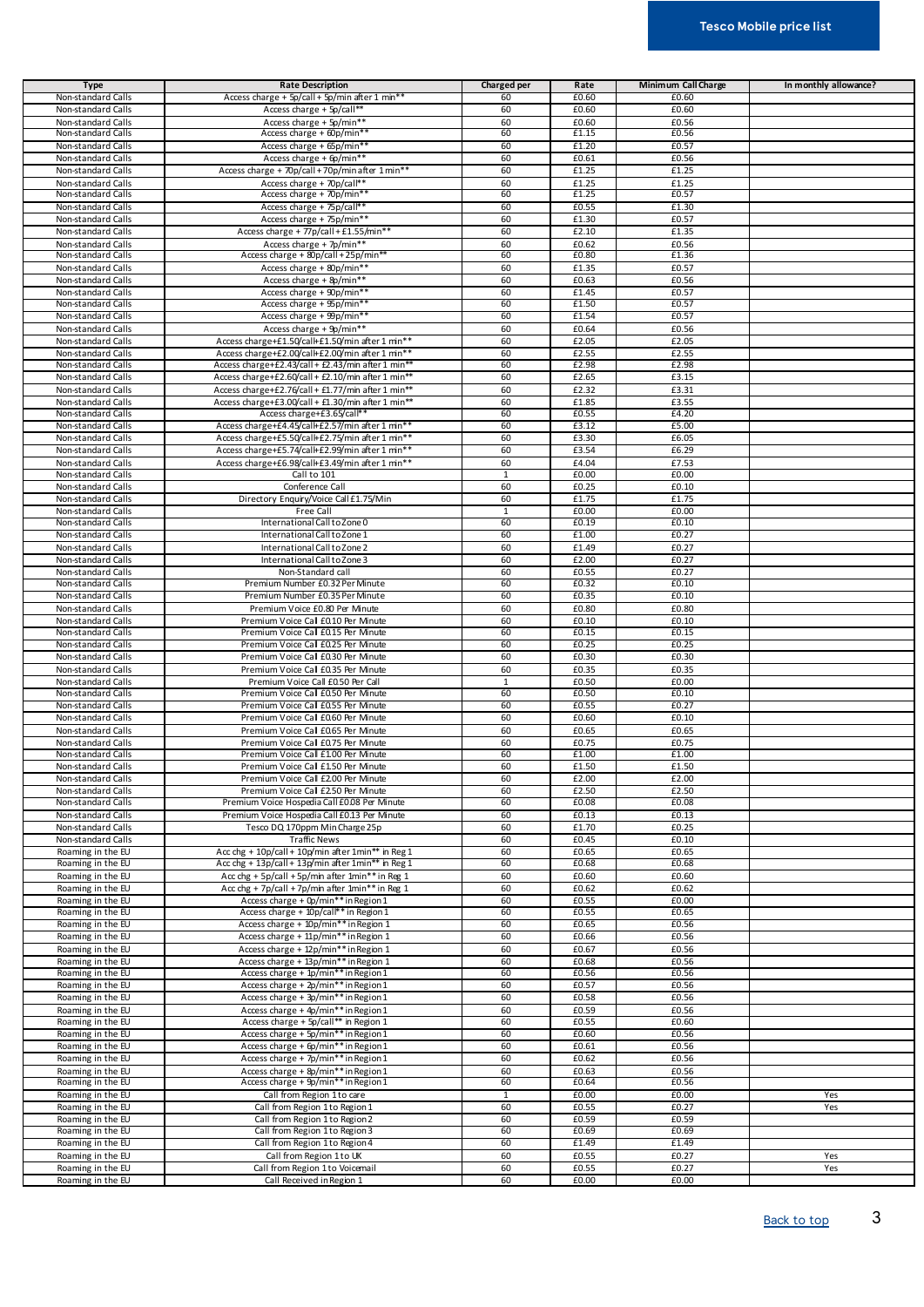#### **Tesco Mobile price list**

| <b>Type</b>            | <b>Rate Description</b>                                        | Charged per    | Rate           | Minimum Call Charge | In monthly allowance? |
|------------------------|----------------------------------------------------------------|----------------|----------------|---------------------|-----------------------|
| Roaming in the EU      | Directory Enq. From Region 1 £1.49/min                         | 60             | £1.49          | £1.49               |                       |
| Roaming in the EU      | Free Calls                                                     | $\mathbf{1}$   | £0.00          | £0.00               |                       |
|                        |                                                                |                |                |                     |                       |
| Roaming in the EU      | Mobile Internet in Region 1<br>Non-standard call from Region 1 | 1024<br>60     | £0.10<br>£0.55 | £0.01<br>£0.27      | Yes                   |
| Roaming in the EU      |                                                                | 60             |                |                     |                       |
| Roaming in the EU      | Premium Call 0.55/Minfrom Region 1                             |                | £0.55          | £0.27               |                       |
| Roaming in the EU      | Premium Call 1.50/Minfrom Region 1                             | 60             | £1.50          | £1.50               |                       |
| Roaming in the EU      | Premium Call 1.75/Minfrom Region 1                             | 60             | £1.75          | £1.75               |                       |
| Roaming in the EU      | Text from Region 1                                             | $\mathbf{1}$   | £0.20          | £0.00               | Yes                   |
| Roaming in the EU      | Text from Region 1 to Region 2,3,4                             | $\mathbf{1}$   | £0.20          | £0.00               |                       |
| Roaming in the EU      | Text from region 1 to UK                                       | 1              | £0.20          | £0.00               | Yes                   |
| Roaming in the EU      | WAP in Region 1                                                | 60             | £0.10          | £0.10               |                       |
| Roaming outside the EU | Call from Region 2 to Region 1                                 | 60             | £0.69          | £0.69               |                       |
| Roaming outside the EU | Call from Region 2 to Region 2                                 | 60             | £0.79          | £0.79               |                       |
| Roaming outside the EU | Call from Region 2 to Region 3                                 | 60             | £0.89          | £0.89               |                       |
| Roaming outside the EU | Call from Region 2 to Region 4                                 | 60             | £1.49          | £1.49               |                       |
| Roaming outside the EU | Call from Region 3 to Region 1                                 | 60             | £0.89          | £0.89               |                       |
| Roaming outside the EU | Call from Region 3 to Region 2                                 | 60             | £0.99          | £0.99               |                       |
|                        |                                                                | 60             | £1.29          | £1.29               |                       |
| Roaming outside the EU | Call from Region 3 to Region 3                                 |                |                |                     |                       |
| Roaming outside the EU | Call from Region 3 to Region 4                                 | 60             | £1.49          | £1.49               |                       |
| Roaming outside the EU | Call from Region 4 to Region 1                                 | 60             | £1.49          | £1.49               |                       |
| Roaming outside the EU | Call from Region 4 to Region 2                                 | 60             | £1.49          | £1.49               |                       |
| Roaming outside the EU | Call from Region 4 to Region 3                                 | 60             | £1.49          | £1.49               |                       |
| Roaming outside the EU | Call from Region 4 to Region 4                                 | 60             | £1.49          | £1.49               |                       |
| Roaming outside the EU | Call Received in Region 2                                      | 60             | £0.69          | £0.69               |                       |
| Roaming outside the EU | Call Received in Region 3                                      | 60             | £0.89          | £0.89               |                       |
| Roaming outside the EU | Call Received in Region 4                                      | 60             | £1.49          | £1.49               |                       |
| Roaming outside the EU | Dir. Eng. from Region 2/3/4 £1.49/min                          | 60             | £1.49          | £1.49               |                       |
| Roaming outside the EU | <b>Free Calling</b>                                            | 1              | £0.00          | £0.00               |                       |
| Roaming outside the EU | Mobile Internet in Region 2, 3 or 4                            | 1024           | £5.00          | £0.01               |                       |
|                        | Premium Call £2.99/min from Region 2/3/4                       | 60             | £2.99          | £2.99               |                       |
| Roaming outside the EU |                                                                |                |                |                     |                       |
| Roaming outside the EU | Roaming text message from Region 2/3/4 £0.49                   | 1              | £0.49          | £0.00               |                       |
| Roaming outside the EU | Text from Region 2, 3 or 4                                     | 1              | £0.40          | £0.00               |                       |
| SMS                    | International Text                                             | $\mathbf{1}$   | £0.20          | £0.00               |                       |
| SMS                    | International Text to Zone 0                                   | $\mathbf 1$    | £0.06          | £0.00               |                       |
| SMS                    | Premium Text Received £0.06 Per Text                           | $1\,$          | £0.06          | £0.00               |                       |
| SMS                    | Premium Text Received £0.10 Per Text                           | $\mathbf{1}$   | £0.10          | £0.00               |                       |
| SMS                    | Premium Text Received £0.12 Per Text                           | 1              | £0.12          | £0.00               |                       |
| SMS                    | Premium Text Received £0.13 Per Text                           | $\mathbf{1}$   | £0.13          | £0.00               |                       |
| SMS                    | Premium Text Received £0.15 Per Text                           | $\mathbf{1}$   | £0.15          | £0.00               |                       |
| SMS                    | Premium Text Received £0.18 Per Text                           | $\mathbf{1}$   | £0.18          | £0.00               |                       |
| SMS                    | Premium Text Received £0.20 Per Text                           | 1              | £0.20          | £0.00               |                       |
| SMS                    | Premium Text Received £0.25 Per Text                           | $\mathbf{1}$   | £0.25          | £0.00               |                       |
| SMS                    | Premium Text Received £0.30 Per Text                           | $\mathbf 1$    | £0.30          | £0.00               |                       |
| SMS                    |                                                                | $\mathbf{1}$   | £0.35          | £0.00               |                       |
|                        | Premium Text Received £0.35 Per Text                           |                |                |                     |                       |
| SMS                    | Premium Text Received £0.40 Per Text                           | $\mathbf{1}$   | £0.40          | £0.00               |                       |
| SMS                    | Premium Text Received £0.49 Per Text                           | 1              | £0.49          | £0.00               |                       |
| SMS                    | Premium Text Received £0.50 Per Text                           | $\mathbf{1}$   | £0.50          | £0.00               |                       |
| SMS                    | Premium Text Received £0.60 Per Text                           | $1\,$          | £0.60          | £0.00               |                       |
| SMS                    | Premium Text Received £0.75 Per Text                           | $\mathbf{1}$   | £0.75          | £0.00               |                       |
| SMS                    | Premium Text Received £0.80 Per Text                           | 1              | £0.80          | £0.00               |                       |
| SMS                    | Premium Text Received £0.99 Per Text                           | $\mathbf{1}$   | £0.99          | £0.00               |                       |
| SMS                    | Premium Text Received £1.00 Per Text                           | $\mathbf{1}$   | £1.00          | £0.00               |                       |
| SMS                    | Premium Text Received £1.20 Per Text                           | $1\,$          | £1.20          | £0.00               |                       |
| SMS                    | Premium Text Received £1.29 Per Text                           | $\mathbf{1}$   | £1.29          | £0.00               |                       |
| SMS                    | Premium Text Received £1.50 Per Text                           | 1              | £1.50          | £0.00               |                       |
| SMS                    | Premium Text Received £1.99 Per Text                           | $\mathbf{1}$   | £1.99          | £0.00               |                       |
|                        |                                                                |                |                |                     |                       |
| SMS                    | Premium Text Received £10.00 Per Text                          | 1              | £10.00         | £0.00               |                       |
| SMS<br>SMS             | Premium Text Received £2.00 Per Text                           | $\mathbf{1}$   | £2.00          | £0.00               |                       |
|                        | Premium Text Received £2.50 Per Text                           | 1              | £2.50          | £0.00               |                       |
| SMS                    | Premium Text Received £3.00 Per Text                           | $\mathbf{1}$   | £3.00          | £0.00               |                       |
| SMS                    | Premium Text Received £3.50 Per Text                           | $\mathbf{1}$   | £3.50          | £0.00               |                       |
| SMS                    | Premium Text Received £4.00 Per Text                           | $\mathbf{1}$   | £4.00          | £0.00               |                       |
| SMS                    | Premium Text Received £4.50 Per Text                           | $\mathbf{1}$   | £4.50          | £0.00               |                       |
| SMS                    | Premium Text Received £5.00 Per Text                           | $\mathbf{1}$   | £5.00          | £0.00               |                       |
| SMS                    | Premium Text Sent £0.10 Per Text                               | $\mathbf{1}$   | £0.10          | £0.00               |                       |
| SMS                    | Premium Text Sent £0.15 Per Text                               | $\mathbf{1}$   | £0.15          | £0.00               |                       |
| SMS                    | Premium Text Sent £0.20 Per Text                               | 1              | £0.20          | £0.00               |                       |
| SMS                    | Premium Text Sent £0.25 Per Text                               | 1              | £0.25          | £0.00               |                       |
| SMS                    | Premium Text Sent £0.35 Per Text                               | $\overline{1}$ | £0.35          | £0.00               |                       |
| SMS                    | Premium Text Sent £0.50 Per Text                               | $\mathbf{1}$   | £0.50          | £0.00               |                       |
|                        |                                                                |                |                |                     |                       |
| SMS                    | Premium Text Sent £1.00 Per Text                               | $\mathbf{1}$   | £1.00          | £0.00               |                       |
| SMS                    | Premium Text Sent £1.20 Per Text                               | $\mathbf{1}$   | £1.20          | £0.00               |                       |
| SMS                    | Premium Text Sent £150 Per Text                                | $\mathbf{1}$   | £1.50          | £0.00               |                       |
| SMS                    | Text                                                           | $\mathbf{1}$   | £0.20          | £0.00               | Yes                   |
| UK Calls               | Call                                                           | 60             | £0.55          | £0.27               | Yes                   |
| UK Calls               | Call to Care                                                   | $\mathbf{1}$   | £0.00          | £0.00               | Yes                   |
| <b>UK Calls</b>        | Call to Voicemail                                              | 60             | £0.55          | £0.27               | Yes                   |
| <b>UK Calls</b>        | WAP                                                            | 60             | £0.10          | £0.10               |                       |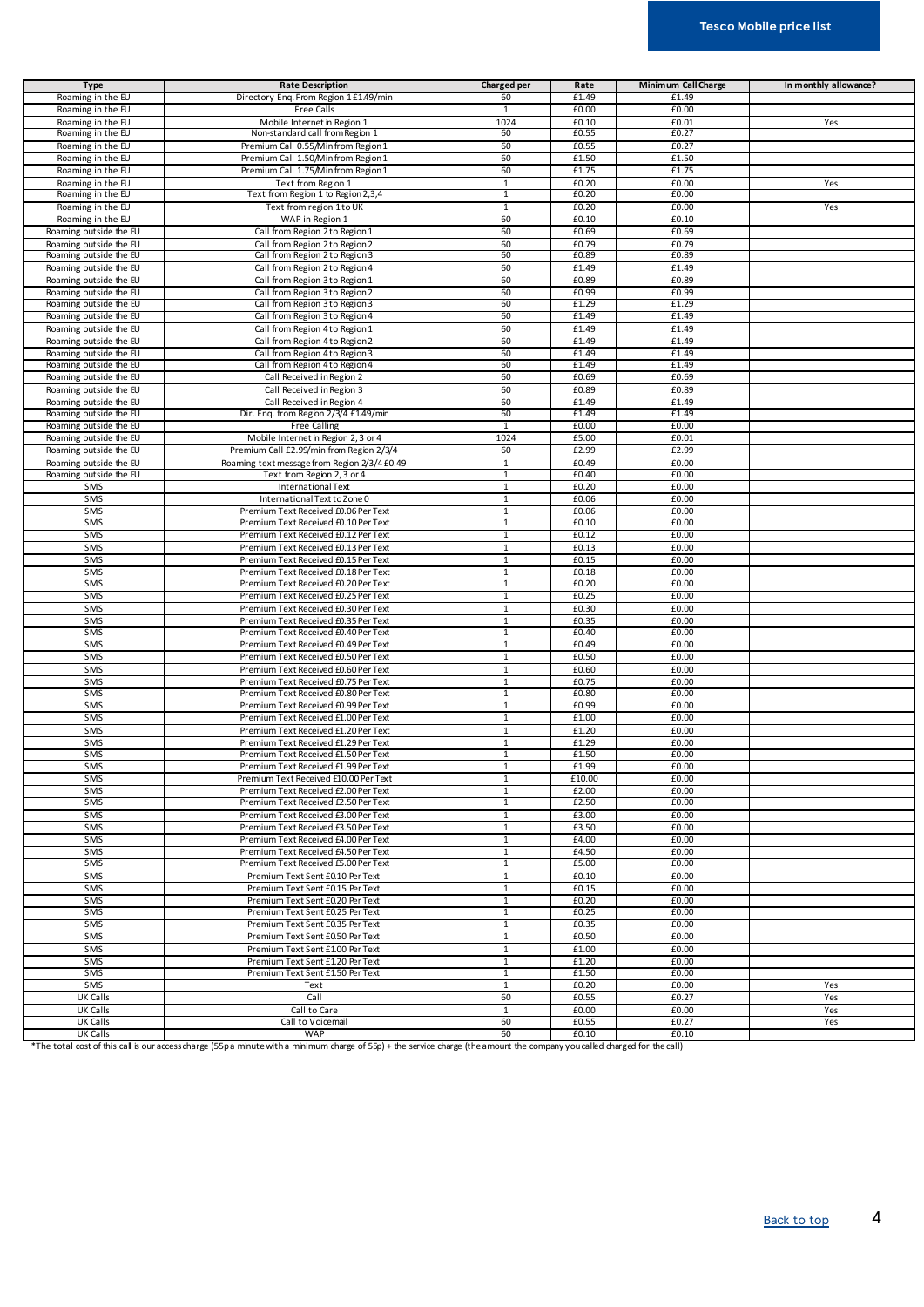## <span id="page-4-0"></span>**2. Pay as you go tariff with Triple Credit**

| <b>Type</b>                              | <b>Rate Description</b>                                                                           | Charged per    | Rate           | Minimum Call Charge | In monthly allowance? |
|------------------------------------------|---------------------------------------------------------------------------------------------------|----------------|----------------|---------------------|-----------------------|
| Data                                     | Download                                                                                          | 1024           | £0.00          | £0.00               |                       |
| Data                                     | Mobile Internet                                                                                   | 1024           | £0.10          | £0.01               | Yes                   |
| <b>Free Calls</b>                        | Call to Tesco Mobile                                                                              | 1              | £0.00          | £0.00               |                       |
| Free Calls                               | Free Text                                                                                         | $\mathbf{1}$   | £0.00          | £0.00               |                       |
| <b>MMS</b>                               | Picture Message                                                                                   | $\mathbf{1}$   | £0.55          | £0.00               |                       |
| <b>MMS</b>                               | Premium MMS Received £0.15 Per MMS                                                                | $\mathbf{1}$   | £0.15          | £0.00               |                       |
| <b>MMS</b>                               | Premium MMS Received £0.30 Per MMS                                                                | $\overline{1}$ | £0.30          | £0.00               |                       |
| <b>MMS</b>                               | Premium MMS Received £0.40 Per MMS                                                                | 1              | £0.40          | £0.00               |                       |
| <b>MMS</b>                               | Premium MMS Received £1.00 Per MMS                                                                | $\mathbf{1}$   | £1.00          | £0.00               |                       |
| <b>MMS</b>                               | Premium MMS Received £1.50 Per MMS                                                                | $\mathbf{1}$   | £1.50          | £0.00               |                       |
| <b>MMS</b>                               | Premium MMS Received £2.00 Per MMS                                                                | $\mathbf{1}$   | £2.00          | £0.00               |                       |
| <b>MMS</b>                               | Premium MMS Received £2.50 Per MMS                                                                | $\mathbf{1}$   | £2.50          | £0.00               |                       |
| Non-standard Calls                       | Acc charge + 100p/call + 100p/min after 1 min**                                                   | 60             | £1.55          | £1.55               |                       |
| Non-standard Calls                       | Acc charge + 1198p/call + 599p/min after 1 min**                                                  | 60             | £6.54          | £12.53              |                       |
| Non-standard Calls                       | Acc charge + 1398p/call + 699p/min after 1 min**                                                  | 60<br>60       | £7.54          | £14.53              |                       |
| Non-standard Calls                       | Acc charge + 13p/call + 13p/min after 1 min**                                                     | 60             | £0.68          | £0.68<br>£16.53     |                       |
| Non-standard Calls                       | Acc charge + 1598p/call + 799p/min after 1 min**                                                  | 60             | £8.54          | £3.55               |                       |
| Non-standard Calls<br>Non-standard Calls | Acc charge + 300p/call + 300p/min after 1 min**                                                   | 60             | £3.55<br>£2.05 | £4.15               |                       |
| Non-standard Calls                       | Acc charge + 360p/call + 150p/minafter 1 min**<br>Acc charge + 360p/call + 200p/min after 1 min** | 60             | £2.55          | £4.15               |                       |
| Non-standard Calls                       | Acc charge + 360p/call + 360p/minafter 1 min*                                                     | 60             | £4.15          | £4.15               |                       |
| Non-standard Calls                       | Acc charge + 360p/call + 50p/minafter 1 min*                                                      | 60             | £1.05          | £4.15               |                       |
| Non-standard Calls                       | Acc charge + 7p/call + 7p/min after 1 min**                                                       | 60             | £0.62          | £0.62               |                       |
| Non-standard Calls                       | Acc charge + 80p/call + 80p/min after 1 min**                                                     | 60             | £1.35          | £1.35               |                       |
| Non-standard Calls                       | Acc charge + 898p/call + 449p/minafter 1 min*                                                     | 60             | £5.04          | £9.53               |                       |
| Non-standard Calls                       | Acc charge + 998p/call + 499p/minafter 1 min*                                                     | 60             | £5.54          | £10.53              |                       |
| Non-standard Calls                       | Access charge + £1.00/call**                                                                      | 60             | £0.55          | £1.55               |                       |
| Non-standard Calls                       | Access charge + £1.00/min**                                                                       | 60             | £1.55          | £0.57               |                       |
| Non-standard Calls                       | Access charge + £1.10/min**                                                                       | 60             | £1.65          | £0.57               |                       |
| Non-standard Calls                       | Access charge + £1.20/min**                                                                       | 60             | £1.75          | £0.57               |                       |
| Non-standard Calls                       | Access charge + £1.45/call*                                                                       | 60             | £0.55          | £2.00               |                       |
| Non-standard Calls                       | Access charge + £1.45/min**                                                                       | 60             | £2.00          | £0.58               |                       |
| Non-standard Calls                       | Access charge + £1.50/call**                                                                      | 60             | £0.55          | £2.05               |                       |
| Non-standard Calls                       | Access charge + £1.50/min*                                                                        | 60             | £2.05          | £0.58               |                       |
| Non-standard Calls                       | Access charge + £1.55/min**                                                                       | 60             | £2.10          | £0.58               |                       |
| Non-standard Calls                       | Access charge + £1.80/min**                                                                       | 60             | £2.35          | £0.58               |                       |
| Non-standard Calls                       | Access charge + £2.00/call**                                                                      | 60             | £0.55          | £2.55               |                       |
| Non-standard Calls                       | Access charge + £2.00/min**                                                                       | 60             | £2.55          | £0.59               |                       |
| Non-standard Calls                       | Access charge + £2.20/min**                                                                       | 60             | £2.75          | £0.59               |                       |
| Non-standard Calls                       | Access charge + $E2.43/min*$                                                                      | 60             | £2.98          | £0.60               |                       |
| Non-standard Calls                       | Access charge + £2.50/call**                                                                      | 60             | £0.55          | £3.05               |                       |
| Non-standard Calls                       | Access charge + £2.50/min after 1 min**                                                           | 60             | £3.05          | £0.55               |                       |
| Non-standard Calls                       | Access charge + £2.50/min**                                                                       | 60             | £3.05          | £0.60               |                       |
| Non-standard Calls                       | Access charge + £3.00/call*                                                                       | 60             | £0.55          | £3.55               |                       |
| Non-standard Calls                       | Access charge + £3.00/min**                                                                       | 60             | £3.55          | £0.60               |                       |
| Non-standard Calls                       | Access charge + £3.50/call + 10p/min**                                                            | 60             | £0.65          | £4.06               |                       |
| Non-standard Calls                       | Access charge + £3.60/min**                                                                       | 60             | £4.15          | £0.61               |                       |
| Non-standard Calls                       | Access charge + £3.99/call + £1.39/min**                                                          | 60             | £1.94          | £4.57               |                       |
| Non-standard Calls                       | Access charge + £4.00/call**                                                                      | 60             | £0.55          | £4.55               |                       |
| Non-standard Calls                       | Access charge + £4.99/call + £1.35/min**                                                          | 60             | £1.90          | £5.57               |                       |
| Non-standard Calls                       | Access charge + £5.00/call**                                                                      | 60             | £0.55          | £5.55               |                       |
| Non-standard Calls                       | Access charge + £6.00/call**                                                                      | 60             | £0.55          | £6.55               |                       |
| Non-standard Calls                       | Access charge + 0p/min**                                                                          | 60             | £0.55          | £0.00               |                       |
| Non-standard Calls                       | Access charge + 10p/call + 10p/min after 1 min**                                                  | 60             | £0.65          | £0.65               |                       |
| Non-standard Calls                       | Access charge + 10p/call**                                                                        | 60             | £0.55          | £0.65               |                       |
| Non-standard Calls                       | Access charge + 10p/min**                                                                         | 60             | £0.65          | £0.56               |                       |
| Non-standard Calls                       | Access charge + 11p/min**                                                                         | 60             | £0.66          | £0.56               |                       |
| Non-standard Calls                       | Access charge + 12p/min**                                                                         | 60             | £0.67          | £0.56               |                       |
| Non-standard Calls                       | Access charge + 13p/min**                                                                         | 60             | £0.68          | £0.56               |                       |
| Non-standard Calls<br>Non-standard Calls | Access charge + 15p/call**<br>Access charge + 15p/min**                                           | 60<br>60       | £0.55<br>£0.70 | £0.70               |                       |
| Non-standard Calls                       | Access charge + 18p/min*                                                                          | 60             | £0.73          | £0.56<br>£0.56      |                       |
| Non-standard Calls                       | Access charge + 1p/min**                                                                          | 60             | £0.56          | £0.56               |                       |
| Non-standard Calls                       | Access charge + 20p/min**                                                                         | 60             | £0.75          | £0.56               |                       |
| Non-standard Calls                       | Access charge + 22p/min**                                                                         | 60             | £0.77          | £0.56               |                       |
| Non-standard Calls                       | Access charge + 250p/call + 75p/min**                                                             | 60             | £1.30          | £3.07               |                       |
| Non-standard Calls                       | Access charge + 25p/call**                                                                        | 60             | £0.55          | £0.80               |                       |
| Non-standard Calls                       | Access charge + 25p/min**                                                                         | 60             | £0.80          | £0.56               |                       |
| Non-standard Calls                       | Access charge + 260p/call + 99p/min**                                                             | 60             | £1.54          | £3.17               |                       |
| Non-standard Calls                       | Access charge + 275p/call + 78p/min**                                                             | 60             | £1.33          | £3.32               |                       |
| Non-standard Calls                       | Access charge + $2p/min**$                                                                        | 60             | £0.57          | £0.56               |                       |
| Non-standard Calls                       | Access charge + 30p/call**                                                                        | 60             | £0.55          | £0.85               |                       |
| Non-standard Calls                       | Access charge + 30p/min**                                                                         | 60             | £0.85          | £0.56               |                       |
| Non-standard Calls                       | Access charge + 350p/min**                                                                        | 60             | £4.05          | £0.61               |                       |
| Non-standard Calls                       | Access charge + 35p/call**                                                                        | 60             | £0.55          | £0.90               |                       |
| Non-standard Calls                       | Access charge + 35p/min**                                                                         | 60             | £0.90          | £0.56               |                       |
| Non-standard Calls                       | Access charge + 36p/min**                                                                         | 60             | £0.91          | £0.56               |                       |
| Non-standard Calls                       | Access charge + 3p/min**                                                                          | 60             | £0.58          | £0.56               |                       |
| Non-standard Calls                       | Access charge + 40p/call + 40p/min after 1 min**                                                  | 60             | £0.95          | £0.95               |                       |
| Non-standard Calls                       | Access charge + 40p/call**                                                                        | 60             | £0.55          | £0.95               |                       |
| Non-standard Calls                       | Access charge + 40p/min**                                                                         | 60             | £0.95          | £0.56               |                       |
| Non-standard Calls                       | Access charge + 45p/min**                                                                         | 60             | £1.00          | £0.56               |                       |
| Non-standard Calls                       | Access charge + 46p/min**                                                                         | 60             | £1.01          | £0.56               |                       |
| Non-standard Calls                       | Access charge + 48p/call**                                                                        | 60             | £0.55          | £1.03               |                       |
| Non-standard Calls                       | Access charge + 4p/min**                                                                          | 60             | £0.59          | £0.56               |                       |
| Non-standard Calls                       | Access charge + 50p/call**                                                                        | 60             | £0.55          | £1.05               |                       |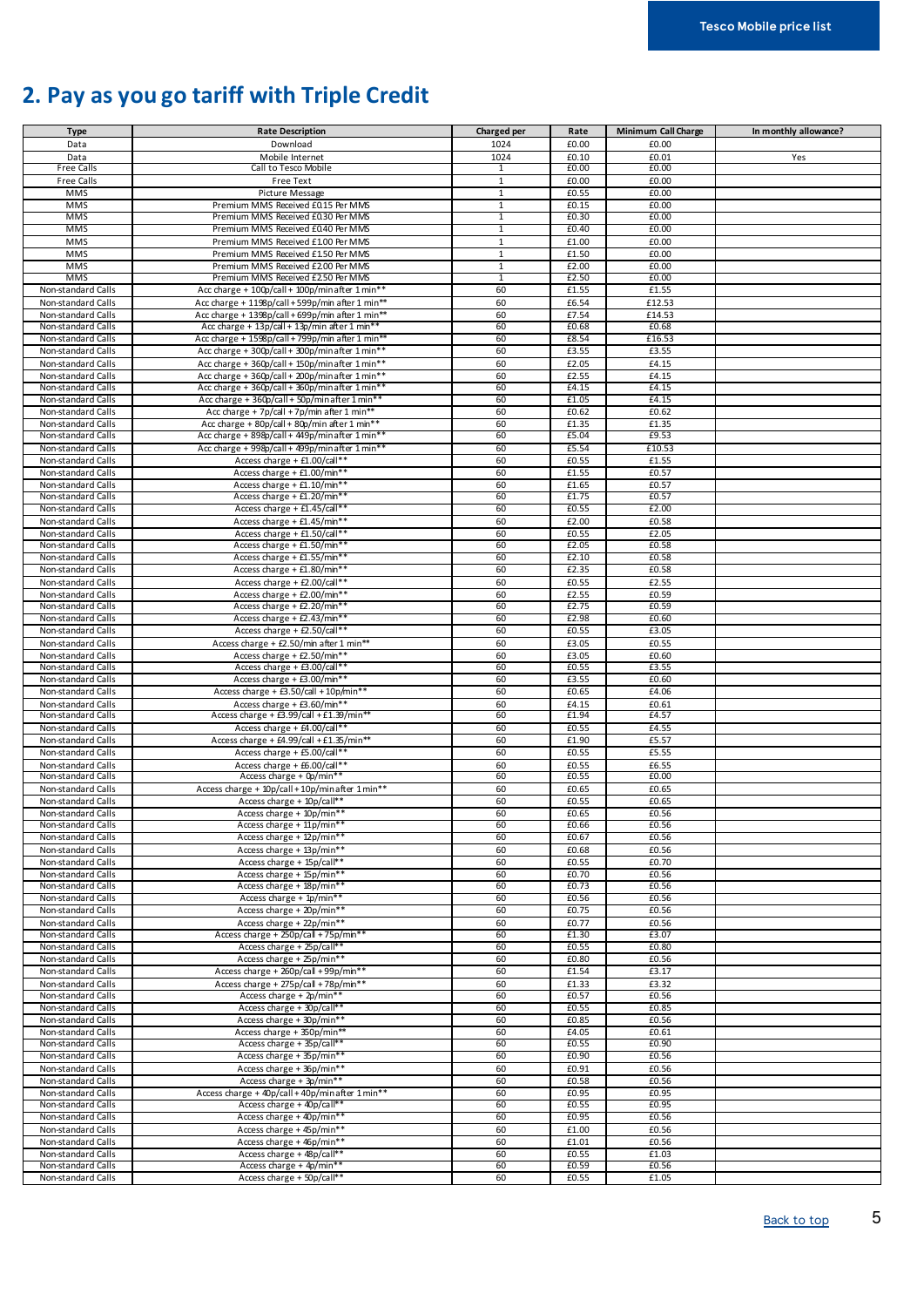| <b>Type</b>                              | <b>Rate Description</b>                            | <b>Charged per</b> | Rate           | Minimum Call Charge | In monthly allowance? |
|------------------------------------------|----------------------------------------------------|--------------------|----------------|---------------------|-----------------------|
| Non-standard Calls                       | Access charge + 50p/min**                          | 60                 | £1.05          | £0.56               |                       |
| Non-standard Calls                       | Access charge + 55p/min*                           | 60                 | £1.10          | £0.56               |                       |
| Non-standard Calls                       | Access charge + 5p/call + 5p/min after 1 min**     | 60                 | £0.60          | £0.60               |                       |
| Non-standard Calls                       | Access charge + 5p/call <sup>*</sup>               | 60                 | £0.55          | £0.60               |                       |
| Non-standard Calls                       | Access charge + 5p/min*                            | 60                 | £0.60          | £0.56               |                       |
| Non-standard Calls                       | Access charge + 60p/min**                          | 60                 | £1.15          | £0.56               |                       |
| Non-standard Calls                       | Access charge + 65p/min**                          | 60                 | £1.20          | £0.57               |                       |
| Non-standard Calls                       | Access charge + 6p/min**                           | 60                 | £0.61          | £0.56               |                       |
| Non-standard Calls                       | Access charge + 70p/call + 70p/min after 1 min**   | 60                 | £1.25          | £1.25               |                       |
| Non-standard Calls                       | Access charge + 70p/call*                          | 60                 | £0.55          | £1.25               |                       |
| Non-standard Calls                       | Access charge + 70p/min**                          | 60                 | £1.25          | £0.57               |                       |
| Non-standard Calls                       | Access charge + 75p/call**                         | 60                 | £0.55          | £1.30               |                       |
| Non-standard Calls                       | Access charge + 75p/min**                          | 60                 | £1.30          | £0.57               |                       |
| Non-standard Calls                       | Access charge + 77p/call + £1.55/min**             | 60                 | £2.10          | £1.35               |                       |
| Non-standard Calls                       | Access charge + 7p/min**                           | 60                 | £0.62          | £0.56               |                       |
| Non-standard Calls                       | Access charge + 80p/call + 25p/min**               | 60                 | £0.80          | £1.36               |                       |
| Non-standard Calls                       | Access charge + 80p/min*                           | 60                 | £1.35          | £0.57               |                       |
| Non-standard Calls                       | Access charge + 8p/min**                           | 60                 | £0.63          | £0.56               |                       |
| Non-standard Calls                       | Access charge + 90p/min*                           | 60                 | £1.45          | £0.57               |                       |
| Non-standard Calls                       | Access charge + 95p/min**                          | 60                 | £1.50          | £0.57               |                       |
| Non-standard Calls                       | Access charge + 99p/min**                          | 60                 | £1.54          | £0.57               |                       |
| Non-standard Calls                       | Access charge + 9p/min**                           | 60                 | £0.64          | £0.56               |                       |
| Non-standard Calls                       | Access charge+£1.50/call+£1.50/min after 1 min*    | 60                 | £2.05          | £2.05               |                       |
| Non-standard Calls                       | Access charge+£2.00/call+£2.00/min after 1 min**   | 60                 | £2.55          | £2.55               |                       |
| Non-standard Calls                       | Access charge+£2.43/call + £2.43/min after 1 min** | 60                 | £2.98          | £2.98               |                       |
|                                          | Access charge+£2.60/call + £2.10/min after 1 min** | 60                 | £2.65          | £3.15               |                       |
| Non-standard Calls<br>Non-standard Calls | Access charge+£2.76/call + £1.77/min after 1 min** | 60                 | £2.32          | £3.31               |                       |
| Non-standard Calls                       | Access charge+£3.00/call + £1.30/min after 1 min** | 60                 | £1.85          | £3.55               |                       |
|                                          |                                                    |                    |                |                     |                       |
| Non-standard Calls                       | Access charge+£3.65/call**                         | 60                 | £0.55          | £4.20               |                       |
| Non-standard Calls                       | Access charge+£4.45/call+£2.57/min after 1 min**   | 60                 | £3.12          | £5.00               |                       |
| Non-standard Calls                       | Access charge+£5.50/call+£2.75/min after 1 min**   | 60                 | £3.30          | £6.05               |                       |
| Non-standard Calls                       | Access charge+£5.74/call+£2.99/min after 1 min*    | 60                 | £3.54          | £6.29               |                       |
| Non-standard Calls                       | Access charge+£6.98/call+£3.49/min after 1 min**   | 60                 | £4.04          | £7.53               |                       |
| Non-standard Calls                       | Call to 101                                        | $\mathbf{1}$       | £0.00          | £0.00               |                       |
| Non-standard Calls                       | Conference Call                                    | 60                 | £0.25          | £0.10               |                       |
| Non-standard Calls                       | Directory Enquiry/Voice Call £1.75/Min             | 60                 | £1.75          | £1.75               |                       |
| Non-standard Calls                       | Free Call                                          | $\overline{1}$     | £0.00          | £0.00               |                       |
| Non-standard Calls                       | International Call to Zone 0                       | 60                 | £0.19          | £0.10               |                       |
| Non-standard Calls                       | International Call to Zone 1                       | 60                 | £1.00          | £0.27               |                       |
| Non-standard Calls                       | International Call to Zone 2                       | 60                 | £1.49          | £0.27               |                       |
| Non-standard Calls                       | International Call to Zone 3                       | 60                 | £2.00          | £0.27               |                       |
| Non-standard Calls                       | Non-Standard call                                  | 60                 | £0.55          | £0.27               |                       |
| Non-standard Calls                       | Premium Number £0.32 Per Minute                    | 60                 | £0.32          | £0.10               |                       |
| Non-standard Calls                       | Premium Number £0.35 Per Minute                    | 60                 | £0.35          | £0.10               |                       |
| Non-standard Calls                       | Premium Voice £0.80 Per Minute                     | 60                 | £0.80          | £0.80               |                       |
| Non-standard Calls                       | Premium Voice Call £0.10 Per Minute                | 60                 | £0.10          | £0.10               |                       |
| Non-standard Calls                       | Premium Voice Call £0.15 Per Minute                | 60                 | £0.15          | £0.15               |                       |
| Non-standard Calls                       | Premium Voice Call £0.25 Per Minute                | 60                 | £0.25          | £0.25               |                       |
| Non-standard Calls                       | Premium Voice Call £0.30 Per Minute                | 60                 | £0.30          | £0.30               |                       |
| Non-standard Calls                       | Premium Voice Call £0.35 Per Minute                | 60                 | £0.35          | £0.35               |                       |
| Non-standard Calls                       | Premium Voice Call £0.50 Per Call                  | 1                  | £0.50          | £0.00               |                       |
| Non-standard Calls                       | Premium Voice Call £0.50 Per Minute                | 60                 | £0.50          | £0.50               |                       |
| Non-standard Calls                       | Premium Voice Call £0.55 Per Minute                | 60                 | £0.55          | £0.27               |                       |
| Non-standard Calls                       | Premium Voice Call £0.60 Per Minute                | 60                 | £0.60          | £0.60               |                       |
| Non-standard Calls                       | Premium Voice Call £0.65 Per Minute                | 60                 | £0.65          | £0.10               |                       |
| Non-standard Calls                       |                                                    | 60                 | £0.75          | £0.75               |                       |
|                                          | Premium Voice Call £0.75 Per Minute                |                    |                |                     |                       |
| Non-standard Calls                       | Premium Voice Call £1.00 Per Minute                | 60                 | £1.00          | £1.00               |                       |
| Non-standard Calls                       | Premium Voice Call £150 Per Minute                 | 60                 | £1.50          | £1.50               |                       |
| Non-standard Calls                       | Premium Voice Call £2.00 Per Minute                | 60                 | £2.00          | £2.00               |                       |
| Non-standard Calls                       | Premium Voice Call £2.50 Per Minute                | 60                 | £2.50          | £2.50               |                       |
| Non-standard Calls                       | Premium Voice Hospedia Call £0.08 Per Minute       | 60                 | £0.08          | £0.08               |                       |
| Non-standard Calls                       | Premium Voice Hospedia Call £0.13 Per Minute       | 60                 | £0.13          | £0.13               |                       |
| Non-standard Calls                       | Tesco DQ 170ppm Min Charge 25p                     | 60                 | £1.70          | £0.25               |                       |
| Non-standard Calls                       | <b>Traffic News</b>                                | 60                 | £0.45          | £0.10               |                       |
| Roaming in the EU                        | Acc chg + 10p/call + 10p/min after 1min** in Reg 1 | 60                 | £0.65          | £0.65               |                       |
| Roaming in the EU                        | Acc chg + 13p/call + 13p/min after 1min** in Reg 1 | 60                 | £0.68          | £0.68               |                       |
| Roaming in the EU                        | Acc chg + 5p/call + 5p/min after 1min** in Reg 1   | 60                 | £0.60          | £0.60               |                       |
| Roaming in the EU                        | Acc chg + 7p/call + 7p/min after 1min** in Reg 1   | 60                 | £0.62          | £0.62               |                       |
| Roaming in the EU                        | Access charge + 0p/min** in Region 1               | 60                 | £0.55          | £0.00               |                       |
| Roaming in the EU                        | Access charge + 10p/call** in Region 1             | 60                 | £0.55          | £0.65               |                       |
| Roaming in the EU                        | Access charge + 10p/min** in Region 1              | 60                 | £0.65          | £0.56               |                       |
| Roaming in the EU                        | Access charge + 11p/min** in Region 1              | 60                 | £0.66          | £0.56               |                       |
| Roaming in the EU                        | Access charge + 12p/min** in Region 1              | 60                 | £0.67          | £0.56               |                       |
| Roaming in the EU                        | Access charge + 13p/min** in Region 1              | 60                 | £0.68          | £0.56               |                       |
| Roaming in the EU                        | Access charge + 1p/min** in Region 1               | 60                 | £0.56          | £0.56               |                       |
| Roaming in the EU                        | Access charge + 2p/min** in Region 1               | 60                 | £0.57          | £0.56               |                       |
| Roaming in the EU                        | Access charge + 3p/min** in Region 1               | 60                 | £0.58          | £0.56               |                       |
| Roaming in the EU                        | Access charge + 4p/min** in Region 1               | 60                 | £0.59          | £0.56               |                       |
| Roaming in the EU                        | Access charge + 5p/call** in Region 1              | 60                 | £0.55          | £0.60               |                       |
| Roaming in the EU                        | Access charge + 5p/min** in Region 1               | 60                 | £0.60          | £0.56               |                       |
| Roaming in the EU                        | Access charge + 6p/min** in Region 1               | 60                 | £0.61          | £0.56               |                       |
| Roaming in the EU                        | Access charge + 7p/min** in Region 1               | 60                 | £0.62          | £0.56               |                       |
| Roaming in the EU                        | Access charge + 8p/min** in Region 1               | 60                 | £0.63          | £0.56               |                       |
| Roaming in the EU                        | Access charge + 9p/min** in Region 1               | 60                 | £0.64          | £0.56               |                       |
|                                          |                                                    |                    |                |                     |                       |
| Roaming in the EU                        | Call from Region 1 to care                         | $\mathbf{1}$<br>60 | £0.00<br>£0.25 | £0.00<br>£0.10      | Yes                   |
| Roaming in the EU                        | Call from Region 1 to Region 1                     |                    |                |                     | Yes                   |
| Roaming in the EU                        | Call from Region 1 to Region 2                     | 60                 | £0.59          | £0.59               |                       |
| Roaming in the EU                        | Call from Region 1 to Region 3                     | 60                 | £0.69          | £0.69               |                       |
| Roaming in the EU                        | Call from Region 1 to Region 4                     | 60                 | £1.49          | £1.49               |                       |
| Roaming in the EU                        | Call from Region 1 to UK                           | 60                 | £0.25          | £0.10               | Yes                   |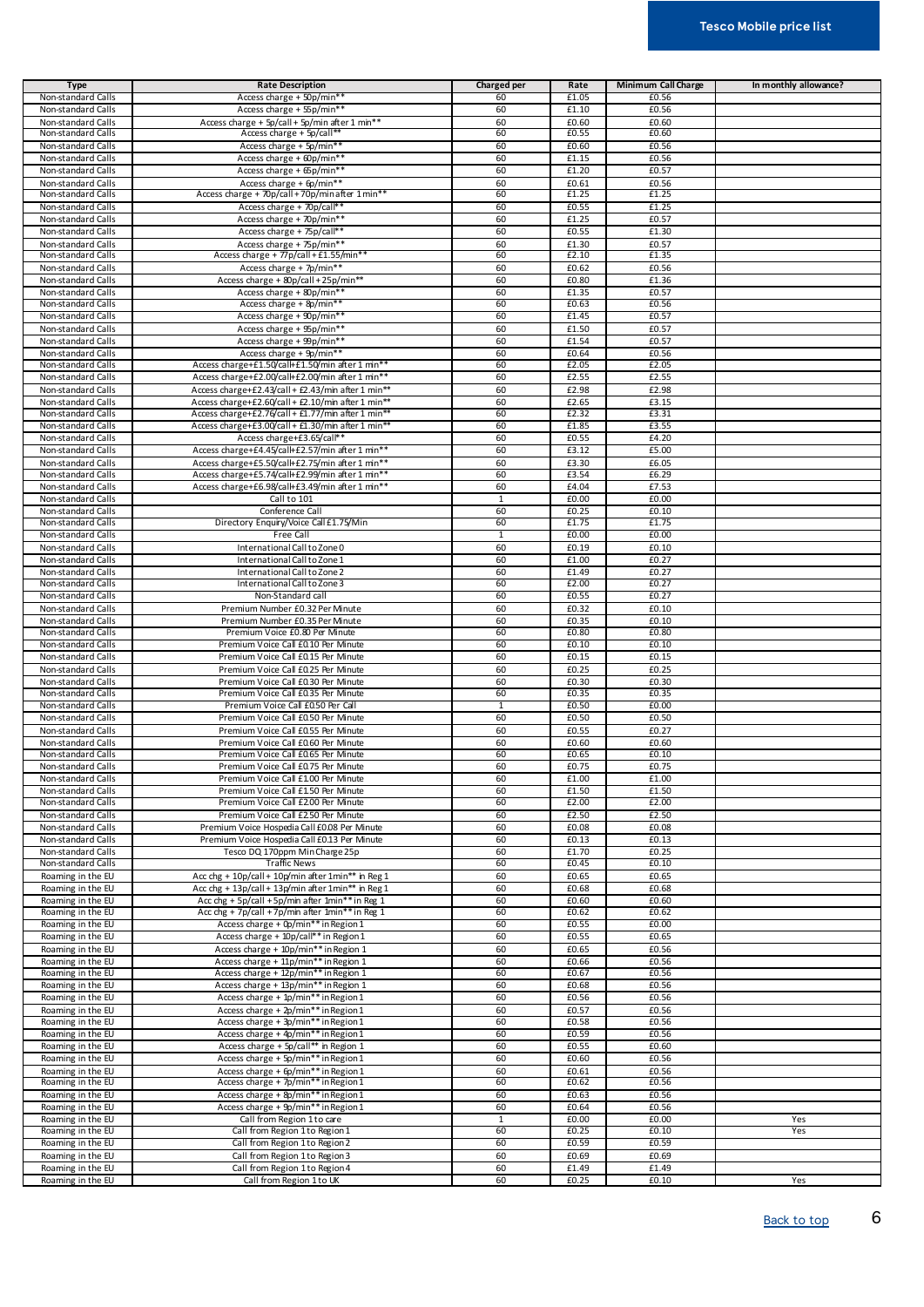| <b>Type</b>            | <b>Rate Description</b>                      | <b>Charged per</b> | Rate   | Minimum Call Charge | In monthly allowance? |
|------------------------|----------------------------------------------|--------------------|--------|---------------------|-----------------------|
| Roaming in the EU      | Call from Region 1 to Voicemail              | 60                 | £0.15  | £0.10               | Yes                   |
| Roaming in the EU      | Call Received in Region 1                    | 60                 | £0.00  | £0.00               |                       |
| Roaming in the EU      | Directory Eng. From Region 1 £1.49/min       | 60                 | £1.49  | £1.49               |                       |
| Roaming in the EU      | <b>Free Calls</b>                            | 1                  | £0.00  | £0.00               |                       |
| Roaming in the EU      | Mobile Internet in Region 1                  | 1024               | £0.10  | £0.01               | Yes                   |
| Roaming in the EU      | Non-standard call from Region 1              | 60                 | £0.55  | £0.27               |                       |
| Roaming in the EU      | Premium Call 0.55/Min from Region 1          | 60                 | £0.55  | £0.27               |                       |
| Roaming in the EU      | Premium Call 1.50/Min from Region 1          | 60                 | £1.50  | £1.50               |                       |
| Roaming in the EU      | Premium Call 1.75/Min from Region 1          | 60                 | £1.75  | £1.75               |                       |
| Roaming in the EU      | Text from Region 1                           | $\overline{1}$     | £0.10  | £0.00               | Yes                   |
|                        |                                              | $1\,$              | £0.20  | £0.00               | Yes                   |
| Roaming in the EU      | Text from Region 1 to Region 2,3,4           |                    |        |                     |                       |
| Roaming in the EU      | Text from region 1 to UK                     | $\mathbf{1}$       | £0.10  | £0.00               | Yes                   |
| Roaming in the EU      | WAP in Region 1                              | 60                 | £0.10  | £0.10               |                       |
| Roaming outside the EU | Call from Region 2 to Region 1               | 60                 | £0.69  | £0.69               |                       |
| Roaming outside the EU | Call from Region 2 to Region 2               | 60                 | £0.79  | £0.79               |                       |
| Roaming outside the EU | Call from Region 2 to Region 3               | 60                 | £0.89  | £0.89               |                       |
| Roaming outside the EU | Call from Region 2 to Region 4               | 60                 | £1.49  | £1.49               |                       |
| Roaming outside the EU | Call from Region 3 to Region 1               | 60                 | £0.89  | £0.89               |                       |
| Roaming outside the EU | Call from Region 3 to Region 2               | 60                 | £0.99  | £0.99               |                       |
| Roaming outside the EU | Call from Region 3 to Region 3               | 60                 | £1.29  | £1.29               |                       |
| Roaming outside the EU | Call from Region 3 to Region 4               | 60                 | £1.49  | £1.49               |                       |
| Roaming outside the EU | Call from Region 4 to Region 1               | 60                 | £1.49  | £1.49               |                       |
| Roaming outside the EU | Call from Region 4 to Region 2               | 60                 | £1.49  | £1.49               |                       |
| Roaming outside the EU | Call from Region 4 to Region 3               | 60                 | £1.49  | £1.49               |                       |
| Roaming outside the EU | Call from Region 4 to Region 4               | 60                 | £1.49  | £1.49               |                       |
| Roaming outside the EU | Call Received in Region 2                    | 60                 | £0.69  | £0.69               |                       |
| Roaming outside the EU | Call Received in Region 3                    | 60                 | £0.89  | £0.89               |                       |
| Roaming outside the EU | Call Received in Region 4                    | 60                 | £1.49  | £1.49               |                       |
| Roaming outside the EU | Dir. Enq. from Region 2/3/4 £149/min         | 60                 | £1.49  | £1.49               |                       |
| Roaming outside the EU | <b>Free Calling</b>                          | $\mathbf{1}$       | £0.00  | £0.00               |                       |
| Roaming outside the EU | Mobile Internet in Region 2, 3 or 4          | 1024               | £5.00  | £0.01               |                       |
| Roaming outside the EU | Premium Call £2.99/min from Region 2/3/4     | 60                 | £2.99  | £2.99               |                       |
| Roaming outside the EU |                                              | $\mathbf{1}$       | £0.49  | £0.00               |                       |
|                        | Roaming text message from Region 2/3/4 £0.49 |                    |        |                     |                       |
| Roaming outside the EU | Text from Region 2, 3 or 4                   | $\mathbf{1}$       | £0.40  | £0.00               |                       |
| SMS                    | International Text                           | $\mathbf{1}$       | £0.20  | £0.00               |                       |
| SMS                    | International Text to Zone 0                 | $1\,$              | £0.06  | £0.00               |                       |
| SMS                    | Premium Text Received £0.06 Per Text         | 1                  | £0.06  | £0.00               |                       |
| SMS                    | Premium Text Received £0.10 Per Text         | $1\,$              | £0.10  | £0.00               |                       |
| SMS                    | Premium Text Received £0.12 Per Text         | $1\,$              | £0.12  | £0.00               |                       |
| SMS                    | Premium Text Received £0.13 Per Text         | $\mathbf 1$        | £0.13  | £0.00               |                       |
| SMS                    | Premium Text Received £0.15 Per Text         | 1                  | £0.15  | £0.00               |                       |
| SMS                    | Premium Text Received £0.18 Per Text         | $\overline{1}$     | £0.18  | £0.00               |                       |
| SMS                    | Premium Text Received £0.20 Per Text         | $1\,$              | £0.20  | £0.00               |                       |
| SMS                    | Premium Text Received £0.25 Per Text         | $\mathbf{1}$       | £0.25  | £0.00               |                       |
| SMS                    | Premium Text Received £0.30 Per Text         | $\mathbf{1}$       | £0.30  | £0.00               |                       |
| SMS                    | Premium Text Received £0.35 Per Text         | 1                  | £0.35  | £0.00               |                       |
| SMS                    | Premium Text Received £0.40 Per Text         | $1\,$              | £0.40  | £0.00               |                       |
| SMS                    | Premium Text Received £0.49 Per Text         | $\mathbf{1}$       | £0.49  | £0.00               |                       |
| SMS                    | Premium Text Received £0.50 Per Text         | $\mathbf{1}$       | £0.50  | £0.00               |                       |
| SMS                    | Premium Text Received £0.60 Per Text         | 1                  | £0.60  | £0.00               |                       |
| SMS                    | Premium Text Received £0.75 Per Text         | $\mathbf{1}$       | £0.75  | £0.00               |                       |
| SMS                    | Premium Text Received £0.80 Per Text         | $1\,$              | £0.80  | £0.00               |                       |
| SMS                    | Premium Text Received £0.99 Per Text         | $\mathbf{1}$       | £0.99  | £0.00               |                       |
| SMS                    | Premium Text Received £1.00 Per Text         | $\mathbf{1}$       | £1.00  | £0.00               |                       |
| SMS                    | Premium Text Received £1.20 Per Text         | $\mathbf{1}$       | £1.20  | £0.00               |                       |
| SMS                    | Premium Text Received £1.29 Per Text         | $1\,$              | £1.29  | £0.00               |                       |
| SMS                    | Premium Text Received £1.50 Per Text         | $\mathbf{1}$       | £1.50  | £0.00               |                       |
| SMS                    | Premium Text Received £1.99 Per Text         | $1\,$              | £1.99  | £0.00               |                       |
| SMS                    | Premium Text Received £10.00 Per Text        | $\overline{1}$     | £10.00 | £0.00               |                       |
| SMS                    | Premium Text Received £2.00 Per Text         | $\mathbf{1}$       | £2.00  | £0.00               |                       |
| SMS                    | Premium Text Received £2.50 Per Text         | $\mathbf{1}$       | £2.50  | £0.00               |                       |
|                        |                                              |                    |        |                     |                       |
| SMS                    | Premium Text Received £3.00 Per Text         | $1\,$              | £3.00  | £0.00               |                       |
| SMS                    | Premium Text Received £3.50 Per Text         | $1\,$              | £3.50  | £0.00               |                       |
| SMS                    | Premium Text Received £4.00 Per Text         | $\mathbf{1}$       | £4.00  | £0.00               |                       |
| SMS                    | Premium Text Received £4.50 Per Text         | $\mathbf{1}$       | £4.50  | £0.00               |                       |
| SMS                    | Premium Text Received £5.00 Per Text         | $1\,$              | £5.00  | £0.00               |                       |
| SMS                    | Premium Text Sent £0.10 Per Text             | $\mathbf{1}$       | £0.10  | £0.00               |                       |
| SMS                    | Premium Text Sent £0.15 Per Text             | $\overline{1}$     | £0.15  | £0.00               |                       |
| SMS                    | Premium Text Sent £0.20 Per Text             | 1                  | £0.20  | £0.00               |                       |
| SMS                    | Premium Text Sent £0.25 Per Text             | $\mathbf{1}$       | £0.25  | £0.00               |                       |
| SMS                    | Premium Text Sent £0.35 Per Text             | $1\,$              | £0.35  | £0.00               |                       |
| SMS                    | Premium Text Sent £0.50 Per Text             | $\mathbf{1}$       | £0.50  | £0.00               |                       |
| SMS                    | Premium Text Sent £1.00 Per Text             | $1\,$              | £1.00  | £0.00               |                       |
| SMS                    | Premium Text Sent £1.20 Per Text             | $\mathbf{1}$       | £1.20  | £0.00               |                       |
| SMS                    | Premium Text Sent £1.50 Per Text             | $\mathbf{1}$       | £1.50  | £0.00               |                       |
| SMS                    | Text                                         | $1\,$              | £0.10  | £0.00               | Yes                   |
| <b>UK Calls</b>        | Call                                         | 60                 | £0.25  | £0.10               | Yes                   |
| <b>UK Calls</b>        | Call to Care                                 | 1                  | £0.00  | £0.00               | Yes                   |
| UK Calls               | Call to Voicemail                            | 60                 | £0.15  | £0.10               | Yes                   |
| UK Calls               | WAP                                          | 60                 | £0.10  | £0.10               |                       |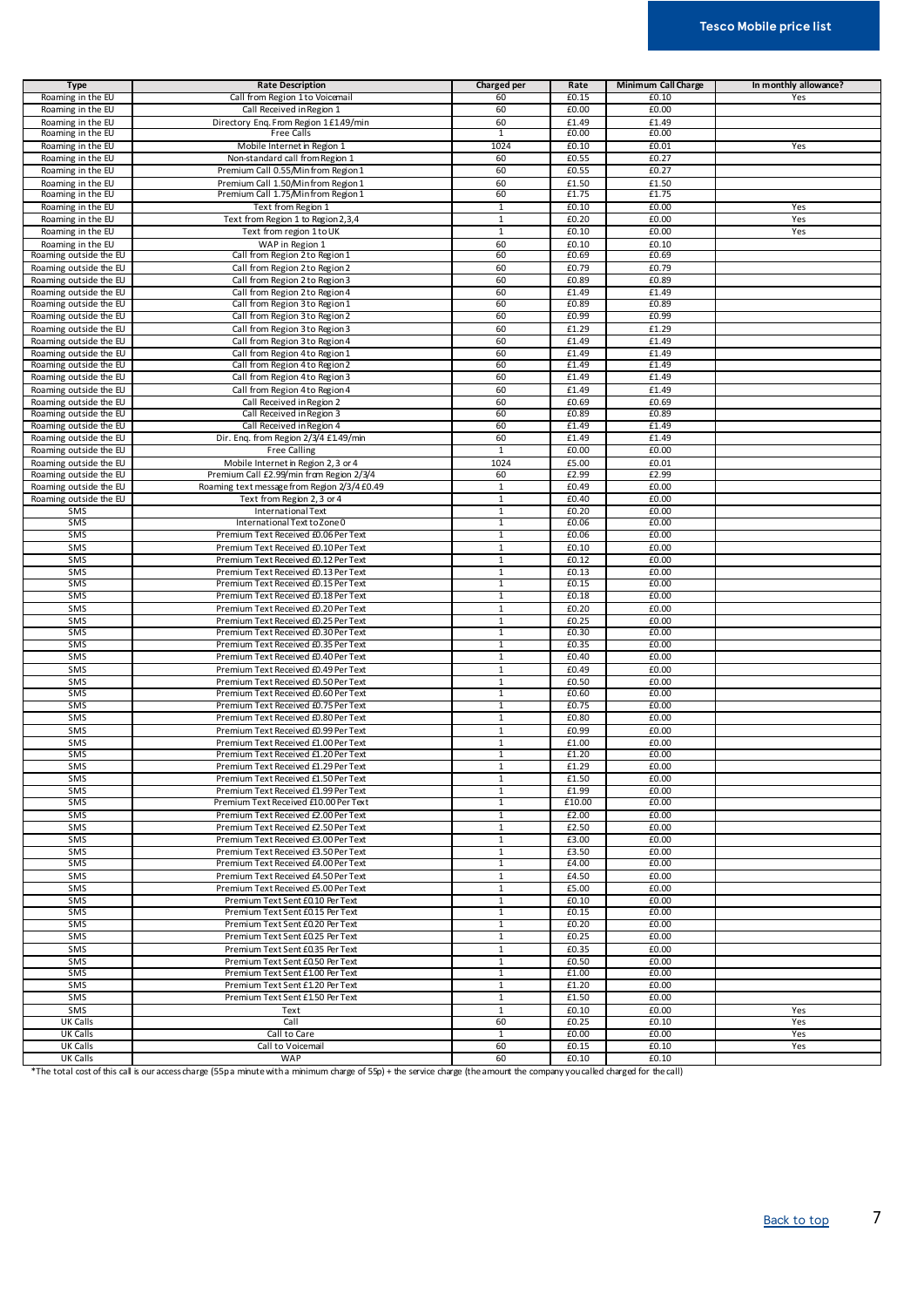## <span id="page-7-0"></span>**3. Pay as you go Lite tariff**

| <b>Type</b>        | <b>Rate Description</b>                          | Charged per    | Rate                | Minimum Call Charge | In monthly allowance? |
|--------------------|--------------------------------------------------|----------------|---------------------|---------------------|-----------------------|
|                    |                                                  |                |                     |                     |                       |
| Data               | Download                                         | 1024           | £0.00               | £0.00               |                       |
| Data               | Mobile Internet                                  | 1024           | £0.10               | £0.01               | Yes                   |
| <b>Free Calls</b>  | Call to Tesco Mobile                             | $\overline{1}$ | £0.00               | £0.00               |                       |
| Free Calls         |                                                  |                |                     |                     |                       |
|                    | <b>Free Text</b>                                 | $\overline{1}$ | £0.00               | £0.00               |                       |
| <b>MMS</b>         | Picture Message                                  | $\mathbf{1}$   | £0.55               | £0.00               |                       |
| <b>MMS</b>         | Premium MMS Received £0.15 Per MMS               | $\mathbf 1$    | £0.15               | £0.00               |                       |
| <b>MMS</b>         | Premium MMS Received £0.30 Per MMS               | $\overline{1}$ | £0.30               | £0.00               |                       |
|                    |                                                  |                |                     |                     |                       |
| <b>MMS</b>         | Premium MMS Received £0.40 Per MMS               | $\overline{1}$ | £0.40               | £0.00               |                       |
| <b>MMS</b>         | Premium MMS Received £100 Per MMS                | $\mathbf{1}$   | £1.00               | £0.00               |                       |
|                    |                                                  |                |                     |                     |                       |
| <b>MMS</b>         | Premium MMS Received £150 Per MMS                | $\mathbf{1}$   | £1.50               | £0.00               |                       |
| <b>MMS</b>         | Premium MMS Received £2.00 Per MMS               | $\mathbf{1}$   | £2.00               | £0.00               |                       |
| <b>MMS</b>         | Premium MMS Received £2.50 Per MMS               | $\overline{1}$ | £2.50               | £0.00               |                       |
|                    |                                                  |                |                     |                     |                       |
| Non-standard Calls | Acc charge + 100p/call + 100p/minafter 1 min**   | 60             | £1.55               | £1.55               |                       |
| Non-standard Calls | Acc charge + 1198p/call + 599p/min after 1 min** | 60             | £6.54               | £12.53              |                       |
| Non-standard Calls | Acc charge + 1398p/call + 699p/min after 1 min** | 60             | £7.54               | £14.53              |                       |
|                    | Acc charge + 13p/call + 13p/min after 1 min**    |                | £0.68               | £0.68               |                       |
| Non-standard Calls |                                                  | 60             |                     |                     |                       |
| Non-standard Calls | Acc charge + 1598p/call + 799p/min after 1 min** | 60             | £8.54               | £16.53              |                       |
| Non-standard Calls | Acc charge + 300p/call + 300p/min after 1 min**  | 60             | £3.55               | £3.55               |                       |
| Non-standard Calls | Acc charge + 360p/call + 150p/min after 1 min**  | 60             | £2.05               | £4.15               |                       |
|                    |                                                  |                |                     |                     |                       |
| Non-standard Calls | Acc charge + 360p/call + 200p/min after 1 min**  | 60             | £2.55               | £4.15               |                       |
| Non-standard Calls | Acc charge + 360p/call + 360p/min after 1 min*   | 60             | £4.15               | £4.15               |                       |
| Non-standard Calls | Acc charge + 360p/call + 50p/min after 1 min*    | 60             | £1.05               | £4.15               |                       |
|                    |                                                  |                |                     |                     |                       |
| Non-standard Calls | Acc charge + 7p/call + 7p/min after 1 min**      | 60             | £0.62               | £0.62               |                       |
| Non-standard Calls | Acc charge + 80p/call + 80p/min after 1 min**    | 60             | £1.35               | £1.35               |                       |
| Non-standard Calls | Acc charge + 898p/call + 449p/minafter 1 min**   | 60             | £5.04               | £9.53               |                       |
|                    |                                                  |                | £5.54               | £10.53              |                       |
| Non-standard Calls | Acc charge + 998p/call + 499p/minafter 1 min**   | 60             |                     |                     |                       |
| Non-standard Calls | Access charge + £1.00/call**                     | 60             | £0.55               | £1.55               |                       |
| Non-standard Calls | Access charge + £1.00/min**                      | 60             | £1.55               | £0.57               |                       |
|                    |                                                  | 60             | £1.65               | £0.57               |                       |
| Non-standard Calls | Access charge + £1.10/min**                      |                |                     |                     |                       |
| Non-standard Calls | Access charge + £1.20/min**                      | 60             | £1.75               | £0.57               |                       |
| Non-standard Calls | Access charge + £1.45/call**                     | 60             | £0.55               | £2.00               |                       |
| Non-standard Calls | Access charge + £1.45/min**                      | 60             | £2.00               | £0.58               |                       |
|                    |                                                  |                |                     |                     |                       |
| Non-standard Calls | Access charge + £1.50/call**                     | 60             | £0.55               | £2.05               |                       |
| Non-standard Calls | Access charge + £1.50/min**                      | 60             | £2.05               | £0.58               |                       |
| Non-standard Calls | Access charge + £1.55/min**                      | 60             | £2.10               | £0.58               |                       |
|                    |                                                  |                |                     |                     |                       |
| Non-standard Calls | Access charge + £1.80/min**                      | 60             | £2.35               | £0.58               |                       |
| Non-standard Calls | Access charge + £2.00/call**                     | 60             | £0.55               | £2.55               |                       |
| Non-standard Calls | Access charge + £2.00/min**                      | 60             | £2.55               | £0.59               |                       |
|                    |                                                  |                |                     |                     |                       |
| Non-standard Calls | Access charge + £2.20/min**                      | 60             | £2.75               | £0.59               |                       |
| Non-standard Calls | Access charge + £2.43/min**                      | 60             | £2.98               | £0.60               |                       |
| Non-standard Calls | Access charge + £2.50/call**                     | 60             | £0.55               | £3.05               |                       |
|                    |                                                  |                |                     |                     |                       |
| Non-standard Calls | Access charge + £2.50/min after 1 min**          | 60             | £3.05               | £0.55               |                       |
| Non-standard Calls | Access charge + £2.50/min**                      | 60             | £3.05               | £0.60               |                       |
| Non-standard Calls | Access charge + £3.00/call**                     | 60             | £0.55               | £3.55               |                       |
| Non-standard Calls | Access charge + £3.00/min**                      | 60             | £3.55               | £0.60               |                       |
|                    |                                                  |                |                     |                     |                       |
| Non-standard Calls | Access charge + £3.50/call + 10p/min**           | 60             | £0.65               | £4.06               |                       |
| Non-standard Calls | Access charge + £3.60/min**                      | 60             | £4.15               | £0.61               |                       |
| Non-standard Calls | Access charge + £3.99/call + £1.39/min**         | 60             | £1.94               | £4.57               |                       |
|                    |                                                  |                |                     |                     |                       |
| Non-standard Calls | Access charge + £4.00/call*                      | 60             | £0.55               | £4.55               |                       |
| Non-standard Calls | Access charge + £4.99/call + £1.35/min**         | 60             | £1.90               | £5.57               |                       |
| Non-standard Calls | Access charge + £5.00/call**                     | 60             | £0.55               | £5.55               |                       |
|                    |                                                  |                |                     |                     |                       |
| Non-standard Calls | Access charge + £6.00/call**                     | 60             | £0.55               | £6.55               |                       |
| Non-standard Calls | Access charge + 0p/min**                         | 60             | £0.55               | £0.00               |                       |
| Non-standard Calls | Access charge + 10p/call + 10p/min after 1 min** | 60             | £0.65               | £0.65               |                       |
| Non-standard Calls | Access charge + 10p/call**                       | 60             | £0.55               | £0.65               |                       |
|                    |                                                  |                |                     |                     |                       |
| Non-standard Calls | Access charge + 10p/min**                        | 60             | £0.65               | £0.56               |                       |
| Non-standard Calls | Access charge $+11p/min**$                       | 60             | £0.66               | £0.56               |                       |
| Non-standard Calls | Access charge + 12p/min**                        | 60             | £0.67               | £0.56               |                       |
|                    |                                                  |                |                     |                     |                       |
| Non-standard Calls | Access charge + 13p/min**                        | 60             | £0.68               | £0.56               |                       |
| Non-standard Calls | Access charge + 15p/call**                       | 60             | £0.55               | £0.70               |                       |
| Non-standard Calls | Access charge + 15p/min**                        | 60             | £0.70               | £0.56               |                       |
| Non-standard Calls | Access charge + 18p/min**                        | 60             | £0.73               | £0.56               |                       |
|                    |                                                  |                |                     |                     |                       |
| Non-standard Calls | Access charge + 1p/min**                         | 60             | £0.56               | £0.56               |                       |
| Non-standard Calls | Access charge + 20p/min**                        | 60             | £0.75               | £0.56               |                       |
| Non-standard Calls | Access charge + 22p/min**                        | 60             | £0.77               | £0.56               |                       |
|                    |                                                  |                |                     |                     |                       |
| Non-standard Calls | Access charge + 250p/call + 75p/min**            | 60             | £1.30               | £3.07               |                       |
| Non-standard Calls | Access charge + 25p/call**                       | 60             | £0.55               | £0.80               |                       |
| Non-standard Calls | Access charge + 25p/min**                        | 60             | £0.80               | £0.56               |                       |
| Non-standard Calls | Access charge + 260p/call + 99p/min**            | 60             | £1.54               | £3.17               |                       |
|                    |                                                  |                |                     |                     |                       |
| Non-standard Calls | Access charge + 275p/call + 78p/min**            | 60             | £1.33               | £3.32               |                       |
| Non-standard Calls | Access charge + 2p/min*'                         | 60             | £0.57               | £0.56               |                       |
| Non-standard Calls | Access charge + 30p/call**                       | 60             | £0.55               | £0.85               |                       |
| Non-standard Calls |                                                  | 60             | £0.85               | £0.56               |                       |
|                    | Access charge + 30p/min**                        |                |                     |                     |                       |
| Non-standard Calls | Access charge + 350p/min**                       | 60             | £4.05               | £0.61               |                       |
| Non-standard Calls | Access charge + 35p/call**                       | 60             | £0.55               | £0.90               |                       |
| Non-standard Calls | Access charge + 35p/min**                        | 60             | £0.90               | £0.56               |                       |
|                    |                                                  | 60             | £0.91               |                     |                       |
| Non-standard Calls | Access charge + 36p/min**                        |                |                     | £0.56               |                       |
| Non-standard Calls | Access charge + 3p/min**                         | 60             | £0.58               | £0.56               |                       |
| Non-standard Calls | Access charge + 40p/call + 40p/min after 1 min** | 60             | £0.95               | £0.95               |                       |
| Non-standard Calls | Access charge + 40p/call**                       | 60             | £0.55               | £0.95               |                       |
|                    |                                                  | 60             |                     |                     |                       |
| Non-standard Calls | Access charge + 40p/min**                        |                | £0.95               | £0.56               |                       |
| Non-standard Calls | Access charge + 45p/min**                        | 60             | $\overline{f}$ 1.00 | £0.56               |                       |
| Non-standard Calls | Access charge + 46p/min**                        | 60             | £1.01               | £0.56               |                       |
| Non-standard Calls | Access charge + 48p/call**                       | 60             | £0.55               | £1.03               |                       |
|                    |                                                  |                |                     |                     |                       |
| Non-standard Calls | Access charge + 4p/min**                         | 60             | £0.59               | £0.56               |                       |
| Non-standard Calls | Access charge + 50p/call**                       | 60             | £0.55               | £1.05               |                       |
| Non-standard Calls | Access charge + 50p/min**                        | 60             | £1.05               | £0.56               |                       |
|                    | Access charge + 55p/min**                        |                | £1.10               | £0.56               |                       |
| Non-standard Calls |                                                  | 60             |                     |                     |                       |

[Back to top](#page-0-0) 8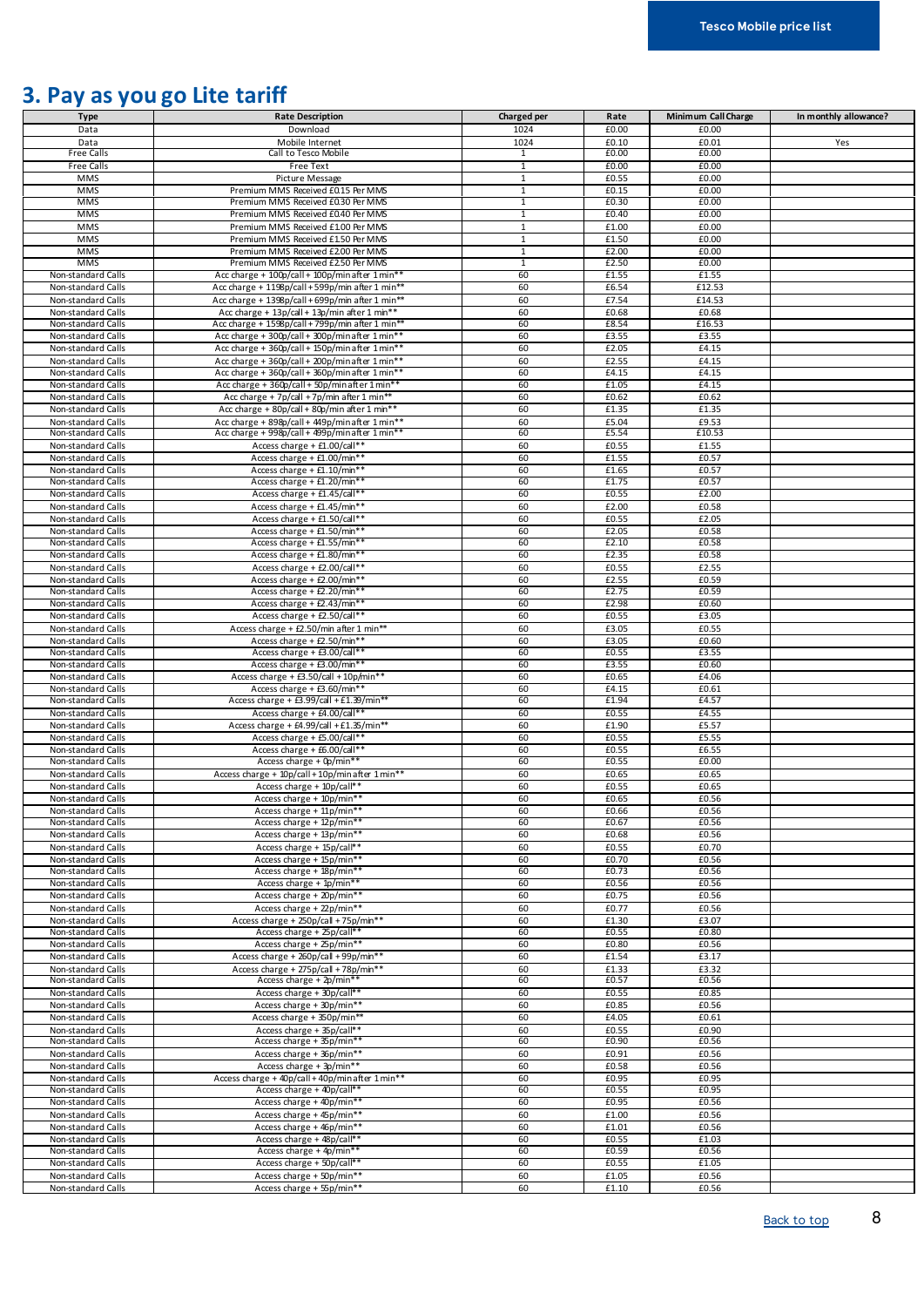| <b>Type</b>        | <b>Rate Description</b>                            | Charged per  | Rate  | Minimum Call Charge | In monthly allowance? |
|--------------------|----------------------------------------------------|--------------|-------|---------------------|-----------------------|
| Non-standard Calls | Access charge + 5p/call + 5p/min after 1 min*      | 60           | £0.60 | £0.60               |                       |
| Non-standard Calls | Access charge + 5p/call**                          | 60           | £0.55 | £0.60               |                       |
|                    |                                                    |              |       |                     |                       |
| Non-standard Calls | Access charge + 5p/min**                           | 60           | £0.60 | £0.56               |                       |
| Non-standard Calls | Access charge $+60p/min*$                          | 60           | £1.15 | £0.56               |                       |
| Non-standard Calls | Access charge + 65p/min*                           | 60           | £1.20 | £0.57               |                       |
| Non-standard Calls | Access charge + 6p/min**                           | 60           | £0.61 | £0.56               |                       |
| Non-standard Calls | Access charge + 70p/call + 70p/min after 1 min**   | 60           | £1.25 | £1.25               |                       |
| Non-standard Calls | Access charge + 70p/call**                         | 60           | £0.55 | £1.25               |                       |
| Non-standard Calls | Access charge + 70p/min*                           | 60           | £1.25 | £0.57               |                       |
| Non-standard Calls | Access charge + 75p/call*                          | 60           | £0.55 | £1.30               |                       |
|                    |                                                    |              |       |                     |                       |
| Non-standard Calls | Access charge + 75p/min**                          | 60           | £1.30 | £0.57               |                       |
| Non-standard Calls | Access charge + 77p/call + £1.55/min**             | 60           | £2.10 | £1.35               |                       |
| Non-standard Calls | Access charge + 7p/min**                           | 60           | £0.62 | £0.56               |                       |
| Non-standard Calls | Access charge + 80p/call + 25p/min**               | 60           | £0.80 | £1.36               |                       |
| Non-standard Calls | Access charge + 80p/min**                          | 60           | £1.35 | £0.57               |                       |
| Non-standard Calls | Access charge + 8p/min**                           | 60           | £0.63 | £0.56               |                       |
|                    |                                                    |              |       |                     |                       |
| Non-standard Calls | Access charge + 90p/min**                          | 60           | £1.45 | £0.57               |                       |
| Non-standard Calls | Access charge + 95p/min*                           | 60           | £1.50 | £0.57               |                       |
| Non-standard Calls | Access charge + 99p/min*                           | 60           | £1.54 | £0.57               |                       |
| Non-standard Calls | Access charge + 9p/min**                           | 60           | £0.64 | £0.56               |                       |
| Non-standard Calls | Access charge+£1.50/call+£1.50/min after 1 min**   | 60           | £2.05 | £2.05               |                       |
| Non-standard Calls | Access charge+£2.00/call+£2.00/min after 1 min**   | 60           | £2.55 | £2.55               |                       |
|                    |                                                    |              | £2.98 | £2.98               |                       |
| Non-standard Calls | Access charge+£2.43/call + £2.43/min after 1 min*  | 60           |       |                     |                       |
| Non-standard Calls | Access charge+£2.60/call + £2.10/min after 1 min** | 60           | £2.65 | £3.15               |                       |
| Non-standard Calls | Access charge+£2.76/call + £1.77/min after 1 min** | 60           | £2.32 | £3.31               |                       |
| Non-standard Calls | Access charge+£3.00/call + £1.30/min after 1 min** | 60           | £1.85 | £3.55               |                       |
| Non-standard Calls | Access charge+£3.65/call*                          | 60           | £0.55 | £4.20               |                       |
| Non-standard Calls | Access charge+£4.45/call+£2.57/min after 1 min**   | 60           | £3.12 | £5.00               |                       |
|                    |                                                    |              |       |                     |                       |
| Non-standard Calls | Access charge+£5.50/call+£2.75/min after 1 min**   | 60           | £3.30 | £6.05               |                       |
| Non-standard Calls | Access charge+£5.74/call+£2.99/min after 1 min**   | 60           | £3.54 | £6.29               |                       |
| Non-standard Calls | Access charge+£6.98/call+£3.49/min after 1 min**   | 60           | £4.04 | £7.53               |                       |
| Non-standard Calls | Call to 101                                        | 1            | £0.00 | £0.00               |                       |
| Non-standard Calls | Conference Call                                    | 60           | £0.25 | £0.10               |                       |
|                    |                                                    | 60           | £1.75 | £1.75               |                       |
| Non-standard Calls | Directory Enquiry/Voice Call £1.75/Min             |              |       |                     |                       |
| Non-standard Calls | Free Call                                          | $\mathbf{1}$ | £0.00 | £0.00               |                       |
| Non-standard Calls | International Call to Zone 0                       | 60           | £0.19 | £0.10               |                       |
| Non-standard Calls | International Call to Zone 1                       | 60           | £1.00 | £0.27               |                       |
| Non-standard Calls | International Call to Zone 2                       | 60           | £1.49 | £0.27               |                       |
| Non-standard Calls | International Call to Zone 3                       | 60           | £2.00 | £0.27               |                       |
|                    |                                                    |              |       |                     |                       |
| Non-standard Calls | Non-standard call                                  | 60           | £0.55 | £0.27               |                       |
| Non-standard Calls | Premium Number £0.32 Per Minute                    | 60           | £0.32 | £0.10               |                       |
| Non-standard Calls | Premium Number £0.35 Per Minute                    | 60           | £0.35 | £0.10               |                       |
| Non-standard Calls | Premium Voice £0.80 Per Minute                     | 60           | £0.80 | £0.80               |                       |
| Non-standard Calls | Premium Voice Call £0.10 Per Minute                | 60           | £0.10 | £0.10               |                       |
| Non-standard Calls | Premium Voice Call £0.15 Per Minute                | 60           | £0.15 | £0.15               |                       |
|                    |                                                    |              |       |                     |                       |
| Non-standard Calls | Premium Voice Call £0.25 Per Minute                | 60           | £0.25 | £0.25               |                       |
| Non-standard Calls | Premium Voice Call £0.30 Per Minute                | 60           | £0.30 | £0.30               |                       |
| Non-standard Calls | Premium Voice Call £0.35 Per Minute                | 60           | £0.35 | £0.35               |                       |
| Non-standard Calls | Premium Voice Call £0.50 Per Call                  | $\mathbf{1}$ | £0.50 | £0.00               |                       |
| Non-standard Calls | Premium Voice Call £0.50 Per Minute                | 60           | £0.50 | £0.50               |                       |
| Non-standard Calls |                                                    | 60           |       |                     |                       |
|                    | Premium Voice Call £0.55 Per Minute                |              | £0.55 | £0.27               |                       |
| Non-standard Calls | Premium Voice Call £0.60 Per Minute                | 60           | £0.60 | £0.60               |                       |
| Non-standard Calls | Premium Voice Call £0.65 Per Minute                | 60           | £0.65 | £0.10               |                       |
| Non-standard Calls | Premium Voice Call £0.75 Per Minute                | 60           | £0.75 | £0.75               |                       |
| Non-standard Calls | Premium Voice Call £1.00 Per Minute                | 60           | £1.00 | £1.00               |                       |
| Non-standard Calls | Premium Voice Call £150 Per Minute                 | 60           | £1.50 | £1.50               |                       |
|                    |                                                    |              |       |                     |                       |
| Non-standard Calls | Premium Voice Call £2.00 Per Minute                | 60           | £2.00 | £2.00               |                       |
| Non-standard Calls | Premium Voice Call £2.50 Per Minute                | 60           | £2.50 | £2.50               |                       |
| Non-standard Calls | Premium Voice Hospedia Call £0.08 Per Minute       | 60           | £0.08 | £0.08               |                       |
| Non-standard Calls | Premium Voice Hospedia Call £0.13 Per Minute       | 60           | £0.13 | £0.13               |                       |
| Non-standard Calls | Tesco DQ 170ppm Min Charge 25p                     | 60           | £1.70 | £0.25               |                       |
| Non-standard Calls | <b>Traffic News</b>                                | 60           | £0.45 | £0.10               |                       |
|                    |                                                    |              |       |                     |                       |
| Roaming in the EU  | Acc chg + 10p/call + 10p/min after 1min** in Reg 1 | 60           | £0.65 | £0.65               |                       |
| Roaming in the EU  | Acc chg + 13p/call + 13p/min after 1min** in Reg 1 | 60           | £0.68 | £0.68               |                       |
| Roaming in the EU  | Acc chg + 5p/call + 5p/min after 1min** in Reg 1   | 60           | £0.60 | £0.60               |                       |
| Roaming in the EU  | Acc chg + 7p/call + 7p/min after 1min** in Reg 1   | 60           | £0.62 | £0.62               |                       |
| Roaming in the EU  | Access charge + 0p/min** in Region 1               | 60           | £0.55 | £0.00               |                       |
| Roaming in the EU  | Access charge + 10p/call** in Region 1             | 60           | £0.55 | £0.65               |                       |
| Roaming in the EU  | Access charge + 10p/min** in Region 1              | 60           | £0.65 | £0.56               |                       |
| Roaming in the EU  | Access charge + 11p/min** in Region 1              | 60           | £0.66 | £0.56               |                       |
|                    |                                                    |              |       |                     |                       |
| Roaming in the EU  | Access charge + 12p/min** in Region 1              | 60           | £0.67 | £0.56               |                       |
| Roaming in the EU  | Access charge + 13p/min** in Region 1              | 60           | £0.68 | £0.56               |                       |
| Roaming in the EU  | Access charge + 1p/min** in Region 1               | 60           | £0.56 | £0.56               |                       |
| Roaming in the EU  | Access charge + 2p/min** in Region 1               | 60           | £0.57 | £0.56               |                       |
| Roaming in the EU  | Access charge + 3p/min** in Region 1               | 60           | £0.58 | £0.56               |                       |
| Roaming in the EU  | Access charge + 4p/min** in Region 1               | 60           | £0.59 | £0.56               |                       |
|                    |                                                    | 60           | £0.55 | £0.60               |                       |
| Roaming in the EU  | Access charge + 5p/call** in Region 1              |              |       |                     |                       |
| Roaming in the EU  | Access charge + 5p/min** in Region 1               | 60           | £0.60 | £0.56               |                       |
| Roaming in the EU  | Access charge + 6p/min** in Region 1               | 60           | £0.61 | £0.56               |                       |
| Roaming in the EU  | Access charge + 7p/min** in Region 1               | 60           | £0.62 | £0.56               |                       |
| Roaming in the EU  | Access charge + 8p/min** in Region 1               | 60           | £0.63 | £0.56               |                       |
| Roaming in the EU  | Access charge + 9p/min** in Region 1               | 60           | £0.64 | £0.56               |                       |
| Roaming in the EU  | Call from Region 1 to care                         | 1            | £0.00 | £0.00               | Yes                   |
|                    |                                                    |              |       |                     |                       |
| Roaming in the EU  | Call from Region 1 to Region 1                     | 60           | £0.08 | £0.08               | Yes                   |
| Roaming in the EU  | Call from Region 1 to Region 2                     | 60           | £0.59 | £0.59               |                       |
| Roaming in the EU  | Call from Region 1 to Region 3                     | 60           | £0.69 | £0.69               |                       |
| Roaming in the EU  | Call from Region 1 to Region 4                     | 60           | £1.49 | £1.49               |                       |
| Roaming in the EU  | Call from Region 1 to UK                           | 60           | £0.08 | £0.08               | Yes                   |
| Roaming in the EU  | Call from Region 1 to Voicemail                    | 60           | £0.08 | £0.08               | Yes                   |
|                    |                                                    |              |       |                     |                       |
| Roaming in the EU  | Call Received in Region 1                          | 60           | £0.00 | £0.00               |                       |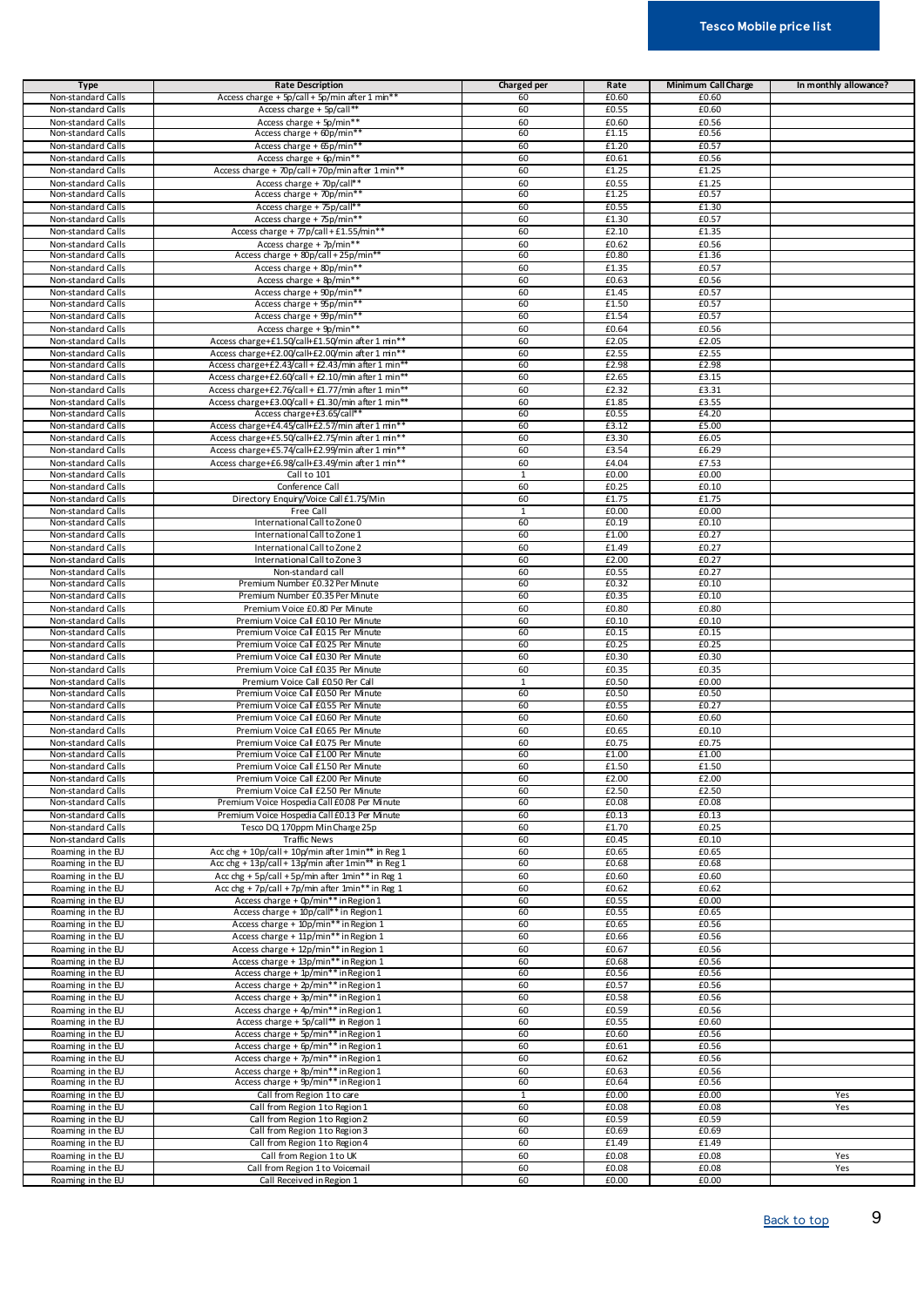| <b>Type</b>            | <b>Rate Description</b>                      | Charged per    | Rate   | Minimum Call Charge | In monthly allowance? |
|------------------------|----------------------------------------------|----------------|--------|---------------------|-----------------------|
|                        |                                              |                |        |                     |                       |
| Roaming in the EU      | Directory Enq. From Region 1 £1.49/min       | 60             | £1.49  | £1.49               |                       |
| Roaming in the EU      | Free Calls                                   | $\mathbf{1}$   | £0.00  | £0.00               |                       |
| Roaming in the EU      | Mobile Internet in Region 1                  | 1024           | £0.10  | £0.01               | Yes                   |
| Roaming in the EU      | Non-standard call from Region 1              | 60             | £0.55  | £0.27               |                       |
| Roaming in the EU      | Premium Call 0.55/Minfrom Region 1           | 60             | £0.55  | £0.27               |                       |
|                        |                                              |                |        |                     |                       |
| Roaming in the EU      | Premium Call 1.50/Minfrom Region 1           | 60             | £1.50  | £1.50               |                       |
| Roaming in the EU      | Premium Call 1.75/Minfrom Region 1           | 60             | £1.75  | £1.75               |                       |
| Roaming in the EU      | Text from Region 1                           | $\mathbf{1}$   | £0.04  | £0.00               | Yes                   |
| Roaming in the EU      | Text from Region 1 to Region 2,3,4           | $\mathbf{1}$   | £0.20  | £0.00               |                       |
| Roaming in the EU      | Text from region 1 to UK                     | 1              | £0.04  | £0.00               | Yes                   |
| Roaming in the EU      | WAP in Region 1                              | 60             | £0.08  | £0.08               |                       |
|                        |                                              |                |        |                     |                       |
| Roaming outside the EU | Call from Region 2 to Region 1               | 60             | £0.69  | £0.69               |                       |
| Roaming outside the EU | Call from Region 2 to Region 2               | 60             | £0.79  | £0.79               |                       |
| Roaming outside the EU | Call from Region 2 to Region 3               | 60             | £0.89  | £0.89               |                       |
| Roaming outside the EU | Call from Region 2 to Region 4               | 60             | £1.49  | £1.49               |                       |
| Roaming outside the EU | Call from Region 3 to Region 1               | 60             | £0.89  | £0.89               |                       |
| Roaming outside the EU | Call from Region 3 to Region 2               | 60             | £0.99  | £0.99               |                       |
| Roaming outside the EU | Call from Region 3 to Region 3               | 60             | £1.29  | £1.29               |                       |
| Roaming outside the EU | Call from Region 3 to Region 4               | 60             | £1.49  | £1.49               |                       |
|                        |                                              |                |        |                     |                       |
| Roaming outside the EU | Call from Region 4 to Region 1               | 60             | £1.49  | £1.49               |                       |
| Roaming outside the EU | Call from Region 4 to Region 2               | 60             | £1.49  | £1.49               |                       |
| Roaming outside the EU | Call from Region 4 to Region 3               | 60             | £1.49  | £1.49               |                       |
| Roaming outside the EU | Call from Region 4 to Region 4               | 60             | £1.49  | £1.49               |                       |
| Roaming outside the EU | Call Received in Region 2                    | 60             | £0.69  | £0.69               |                       |
| Roaming outside the EU | Call Received in Region 3                    | 60             | £0.89  | £0.89               |                       |
| Roaming outside the EU | Call Received in Region 4                    | 60             | £1.49  | £1.49               |                       |
|                        | Dir. Eng. from Region 2/3/4 £149/min         | 60             | £1.49  | £1.49               |                       |
| Roaming outside the EU |                                              |                |        |                     |                       |
| Roaming outside the EU | <b>Free Calling</b>                          | $\overline{1}$ | £0.00  | £0.00               |                       |
| Roaming outside the EU | Mobile Internet in Region 2, 3 or 4          | 1024           | £5.00  | £0.01               |                       |
| Roaming outside the EU | Premium Call £2.99/min from Region 2/3/4     | 60             | £2.99  | £2.99               |                       |
| Roaming outside the EU | Roaming text message from Region 2/3/4 £0.49 | $\mathbf{1}$   | £0.49  | £0.00               |                       |
| Roaming outside the EU | Text from Region 2, 3 or 4                   | $\overline{1}$ | £0.40  | £0.00               |                       |
| SMS                    | International Text                           | $\mathbf{1}$   | £0.20  | £0.00               |                       |
| SMS                    | International Text to Zone 0                 |                |        |                     |                       |
|                        |                                              | $\mathbf{1}$   | £0.06  | £0.00               |                       |
| SMS                    | Premium Text Received £0.06 Per Text         | 1              | £0.06  | £0.00               |                       |
| SMS                    | Premium Text Received £0.10 Per Text         | $\mathbf{1}$   | £0.10  | £0.00               |                       |
| SMS                    | Premium Text Received £0.12 Per Text         | 1              | £0.12  | £0.00               |                       |
| SMS                    | Premium Text Received £0.13 Per Text         | $\mathbf{1}$   | £0.13  | £0.00               |                       |
| SMS                    | Premium Text Received £0.15 Per Text         | $\mathbf{1}$   | £0.15  | £0.00               |                       |
| SMS                    | Premium Text Received £0.18 Per Text         | $\mathbf{1}$   | £0.18  | £0.00               |                       |
| SMS                    | Premium Text Received £0.20 Per Text         | $\overline{1}$ | £0.20  | £0.00               |                       |
|                        |                                              |                |        |                     |                       |
| SMS                    | Premium Text Received £0.25 Per Text         | $\overline{1}$ | £0.25  | £0.00               |                       |
| SMS                    | Premium Text Received £0.30 Per Text         | 1              | £0.30  | £0.00               |                       |
| SMS                    | Premium Text Received £0.35 Per Text         | $\mathbf{1}$   | £0.35  | £0.00               |                       |
| SMS                    | Premium Text Received £0.40 Per Text         | $\mathbf{1}$   | £0.40  | £0.00               |                       |
| SMS                    | Premium Text Received £0.49 Per Text         | $\mathbf{1}$   | £0.49  | £0.00               |                       |
| SMS                    | Premium Text Received £0.50 Per Text         | $\mathbf{1}$   | £0.50  | £0.00               |                       |
| SMS                    | Premium Text Received £0.60 Per Text         | $\mathbf{1}$   | £0.60  | £0.00               |                       |
|                        |                                              |                |        |                     |                       |
| SMS                    | Premium Text Received £0.75 Per Text         | $\mathbf{1}$   | £0.75  | £0.00               |                       |
| SMS                    | Premium Text Received £0.80 Per Text         | 1              | £0.80  | £0.00               |                       |
| SMS                    | Premium Text Received £0.99 Per Text         | $\overline{1}$ | £0.99  | £0.00               |                       |
| SMS                    | Premium Text Received £1.00 Per Text         | $\mathbf{1}$   | £1.00  | £0.00               |                       |
| SMS                    | Premium Text Received £1.20 Per Text         | $\mathbf{1}$   | £1.20  | £0.00               |                       |
| SMS                    | Premium Text Received £1.29 Per Text         | $\mathbf{1}$   | £1.29  | £0.00               |                       |
| SMS                    | Premium Text Received £1.50 Per Text         | $\mathbf{1}$   | £1.50  | £0.00               |                       |
| SMS                    | Premium Text Received £1.99 Per Text         | $\mathbf{1}$   | £1.99  | £0.00               |                       |
|                        |                                              |                |        |                     |                       |
| SMS                    | Premium Text Received £10.00 Per Text        | 1              | £10.00 | £0.00               |                       |
| SMS                    | Premium Text Received £2.00 Per Text         | $\mathbf{1}$   | £2.00  | £0.00               |                       |
| SMS                    | Premium Text Received £2.50 Per Text         | $\mathbf{1}$   | £2.50  | £0.00               |                       |
| SMS                    | Premium Text Received £3.00 Per Text         | $\mathbf{1}$   | £3.00  | £0.00               |                       |
| SMS                    | Premium Text Received £3.50 Per Text         | $\mathbf{1}$   | £3.50  | £0.00               |                       |
| SMS                    | Premium Text Received £4.00 Per Text         | $\mathbf{1}$   | £4.00  | £0.00               |                       |
| SMS                    | Premium Text Received £4.50 Per Text         | $\mathbf{1}$   | £4.50  | £0.00               |                       |
| SMS                    | Premium Text Received £5.00 Per Text         | $\mathbf{1}$   | £5.00  | £0.00               |                       |
| SMS                    | Premium Text Sent £0.10 Per Text             | $\mathbf{1}$   | £0.10  | £0.00               |                       |
| SMS                    | Premium Text Sent £0.15 Per Text             | $\mathbf{1}$   | £0.15  | £0.00               |                       |
|                        |                                              |                |        |                     |                       |
| SMS                    | Premium Text Sent £0.20 Per Text             | $\mathbf{1}$   | £0.20  | £0.00               |                       |
| SMS                    | Premium Text Sent £0.25 Per Text             | 1              | £0.25  | £0.00               |                       |
| SMS                    | Premium Text Sent £0.35 Per Text             | $\mathbf{1}$   | £0.35  | £0.00               |                       |
| SMS                    | Premium Text Sent £0.50 Per Text             | $\mathbf{1}$   | £0.50  | £0.00               |                       |
| SMS                    | Premium Text Sent £1.00 Per Text             | $\mathbf{1}$   | £1.00  | £0.00               |                       |
| SMS                    | Premium Text Sent £1.20 Per Text             | $\mathbf{1}$   | £1.20  | £0.00               |                       |
| SMS                    | Premium Text Sent £1.50 Per Text             | $\mathbf{1}$   | £1.50  | £0.00               |                       |
| SMS                    | Text                                         | $\mathbf{1}$   | £0.04  | £0.00               | Yes                   |
|                        |                                              |                |        |                     |                       |
| UK Calls               | Call                                         | 60             | £0.08  | £0.08               | Yes                   |
| UK Calls               | Call to Care                                 | $\mathbf{1}$   | £0.00  | £0.00               | Yes                   |
| <b>UK Calls</b>        | Call to Voicemail                            | 60             | £0.08  | £0.08               | Yes                   |
| <b>UK Calls</b>        | <b>WAP</b>                                   | 60             | £0.08  | £0.08               |                       |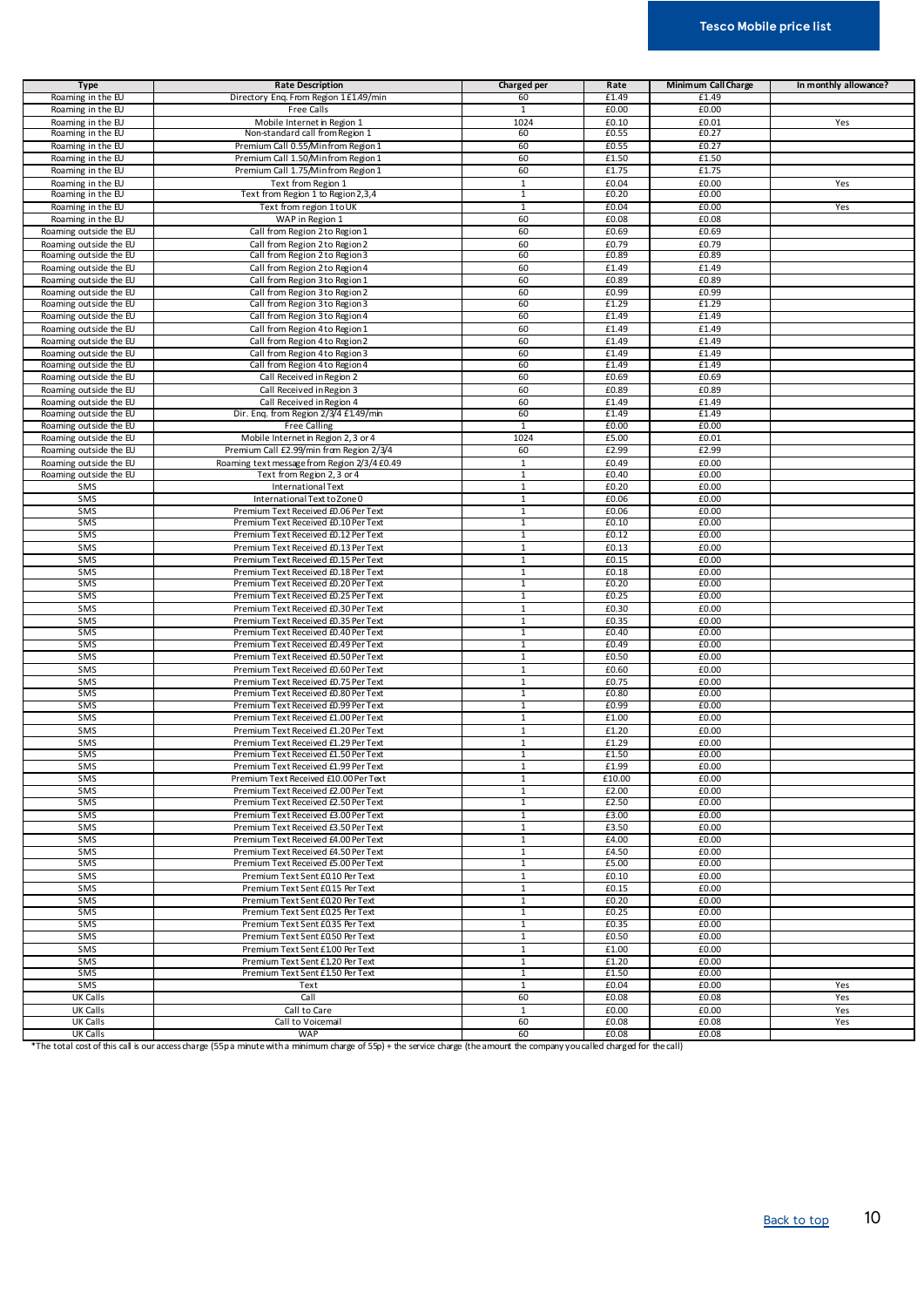### <span id="page-10-0"></span>**4. Pay as you go standard tariff with Rocket Packs**

| <b>Type</b>                              | <b>Rate Description</b>                                                 | Charged per                    | Rate           | Minimum Call Charge | In monthly allowance? |
|------------------------------------------|-------------------------------------------------------------------------|--------------------------------|----------------|---------------------|-----------------------|
| Data                                     | Download                                                                | 1024                           | £0.00          | £0.00               |                       |
| Data                                     | Mobile Internet                                                         | 1024                           | £0.10          | £0.01               | Yes                   |
| Free Calls                               | Call to Tesco Mobile                                                    | 1                              | £0.00          | £0.00               |                       |
| <b>Free Calls</b>                        | Free Text                                                               | $\overline{1}$                 | £0.00          | £0.00               |                       |
| MMS                                      | Picture Message                                                         | $\mathbf{1}$                   | £0.55          | £0.00               |                       |
| MMS                                      | Premium MMS Received £0.15 Per MMS                                      | $\mathbf{1}$                   | £0.15          | £0.00               |                       |
| <b>MMS</b>                               | Premium MMS Received £0.30 Per MMS                                      | $\mathbf{1}$                   | £0.30          | £0.00               |                       |
| <b>MMS</b>                               | Premium MMS Received £0.40 Per MMS                                      | $\overline{1}$                 | £0.40          | £0.00               |                       |
| <b>MMS</b>                               | Premium MMS Received £100 Per MMS                                       | $\mathbf{1}$                   | £1.00          | £0.00               |                       |
| <b>MMS</b>                               | Premium MMS Received £150 Per MMS                                       | $\mathbf{1}$                   | £1.50          | £0.00               |                       |
| MMS<br>MMS                               | Premium MMS Received £200 Per MMS<br>Premium MMS Received £2.50 Per MMS | $\mathbf{1}$<br>$\overline{1}$ | £2.00<br>£2.50 | £0.00<br>£0.00      |                       |
| Non-standard Calls                       | Acc charge + 100p/call + 100p/min after 1 min**                         | 60                             | £1.55          | £1.55               |                       |
| Non-standard Calls                       | Acc charge + 1198p/call + 599p/min after 1 min**                        | 60                             | £6.54          | £12.53              |                       |
| Non-standard Calls                       | Acc charge + 1398p/call + 699p/min after 1 min**                        | 60                             | £7.54          | £14.53              |                       |
| Non-standard Calls                       | Acc charge + 13p/call + 13p/min after 1 min**                           | 60                             | £0.68          | £0.68               |                       |
| Non-standard Calls                       | Acc charge + 1598p/call + 799p/min after 1 min**                        | 60                             | £8.54          | £16.53              |                       |
| Non-standard Calls                       | Acc charge + 300p/call + 300p/min after 1 min**                         | 60                             | £3.55          | £3.55               |                       |
| Non-standard Calls                       | Acc charge + 360p/call + 150p/min after 1 min**                         | 60                             | £2.05          | £4.15               |                       |
| Non-standard Calls                       | Acc charge + 360p/call + 200p/min after 1 min**                         | 60                             | £2.55          | £4.15               |                       |
| Non-standard Calls                       | Acc charge + 360p/call + 360p/min after 1 min*                          | 60                             | £4.15          | £4.15               |                       |
| Non-standard Calls                       | Acc charge + 360p/call + 50p/min after 1 min**                          | 60                             | £1.05          | £4.15               |                       |
| Non-standard Calls                       | Acc charge + 7p/call + 7p/min after 1 min**                             | 60                             | £0.62          | £0.62               |                       |
| Non-standard Calls                       | Acc charge + 80p/call + 80p/min after 1 min**                           | 60                             | £1.35          | £1.35               |                       |
| Non-standard Calls                       | Acc charge + 898p/call + 449p/min after 1 min**                         | 60                             | £5.04          | £9.53               |                       |
| Non-standard Calls                       | Acc charge + 998p/call + 499p/min after 1 min**                         | 60                             | £5.54          | £10.53              |                       |
| Non-standard Calls                       | Access charge + £1.00/call**                                            | 60                             | £0.55          | £1.55               |                       |
| Non-standard Calls                       | Access charge + £1.00/min**                                             | 60                             | £1.55          | £0.57               |                       |
| Non-standard Calls                       | Access charge + £1.10/min**                                             | 60                             | £1.65          | £0.57               |                       |
| Non-standard Calls                       | Access charge + £1.20/min**                                             | 60                             | £1.75          | £0.57               |                       |
| Non-standard Calls                       | Access charge + £1.45/call**                                            | 60                             | £0.55          | £2.00               |                       |
| Non-standard Calls                       | Access charge + £1.45/min**                                             | 60                             | £2.00          | £0.58               |                       |
| Non-standard Calls                       | Access charge + £1.50/call**                                            | 60                             | £0.55          | £2.05               |                       |
| Non-standard Calls                       | Access charge + £1.50/min**                                             | 60                             | £2.05          | £0.58               |                       |
| Non-standard Calls                       | Access charge + £1.55/min*                                              | 60                             | £2.10          | £0.58               |                       |
| Non-standard Calls                       | Access charge + £1.80/min*                                              | 60                             | £2.35          | £0.58               |                       |
| Non-standard Calls                       | Access charge + £2.00/call**                                            | 60                             | £0.55          | £2.55               |                       |
| Non-standard Calls                       | Access charge + £2.00/min**                                             | 60                             | £2.55          | £0.59               |                       |
| Non-standard Calls                       | Access charge + £2.20/min**                                             | 60                             | £2.75          | £0.59               |                       |
| Non-standard Calls                       | Access charge + £2.43/min**                                             | 60                             | £2.98          | £0.60               |                       |
| Non-standard Calls                       | Access charge + £2.50/call**                                            | 60                             | £0.55          | £3.05               |                       |
| Non-standard Calls                       | Access charge + £2.50/min after 1 min**                                 | 60                             | £3.05          | £0.55               |                       |
| Non-standard Calls                       | Access charge + £2.50/min**                                             | 60                             | £3.05          | £0.60               |                       |
| Non-standard Calls                       | Access charge + £3.00/call*                                             | 60<br>60                       | £0.55<br>£3.55 | £3.55<br>£0.60      |                       |
| Non-standard Calls<br>Non-standard Calls | Access charge + £3.00/min**<br>Access charge + £3.50/call + 10p/min**   | 60                             | £0.65          | £4.06               |                       |
| Non-standard Calls                       | Access charge + £3.60/min**                                             | 60                             | £4.15          | £0.61               |                       |
| Non-standard Calls                       | Access charge + £3.99/call + £1.39/min**                                | 60                             | £1.94          | £4.57               |                       |
| Non-standard Calls                       | Access charge + £4.00/call**                                            | 60                             | £0.55          | £4.55               |                       |
| Non-standard Calls                       | Access charge + £4.99/call + £1.35/min**                                | 60                             | £1.90          | £5.57               |                       |
| Non-standard Calls                       | Access charge + £5.00/call**                                            | 60                             | £0.55          | £5.55               |                       |
| Non-standard Calls                       | Access charge + £6.00/call**                                            | 60                             | £0.55          | £6.55               |                       |
| Non-standard Calls                       | Access charge + $Op/min**$                                              | 60                             | £0.55          | £0.00               |                       |
| Non-standard Calls                       | Access charge + 10p/call + 10p/min after 1 min**                        | 60                             | £0.65          | £0.65               |                       |
| Non-standard Calls                       | Access charge + 10p/call**                                              | 60                             | £0.55          | £0.65               |                       |
| Non-standard Calls                       | Access charge + 10p/min**                                               | 60                             | £0.65          | £0.56               |                       |
| Non-standard Calls                       | Access charge + 11p/min**                                               | 60                             | £0.66          | £0.56               |                       |
| Non-standard Calls                       | Access charge + 12p/min**                                               | 60                             | £0.67          | £0.56               |                       |
| Non-standard Calls                       | Access charge + 13p/min**                                               | 60                             | £0.68          | £0.56               |                       |
| Non-standard Calls                       | Access charge + 15p/call**                                              | 60                             | £0.55          | £0.70               |                       |
| Non-standard Calls                       | Access charge + 15p/min**                                               | 60                             | £0.70          | £0.56               |                       |
| Non-standard Calls                       | Access charge + 18p/min**                                               | 60                             | £0.73          | £0.56               |                       |
| Non-standard Calls                       | Access charge + $1p/min**$                                              | 60                             | £0.56          | £0.56               |                       |
| Non-standard Calls                       | Access charge + 20p/min**                                               | 60                             | £0.75          | £0.56               |                       |
| Non-standard Calls                       | Access charge + 22p/min**                                               | 60                             | £0.77          | £0.56               |                       |
| Non-standard Calls                       | Access charge + 250p/call + 75p/min**                                   | 60                             | £1.30          | £3.07               |                       |
| Non-standard Calls                       | Access charge + 25p/call**                                              | 60                             | £0.55          | £0.80               |                       |
| Non-standard Calls                       | Access charge + 25p/min**                                               | 60                             | £0.80          | £0.56               |                       |
| Non-standard Calls                       | Access charge + 260p/call + 99p/min**                                   | 60                             | £1.54          | £3.17               |                       |
| Non-standard Calls<br>Non-standard Calls | Access charge + 275p/call +78p/min**<br>Access charge + 2p/min*'        | 60<br>60                       | £1.33<br>£0.57 | £3.32<br>£0.56      |                       |
| Non-standard Calls                       | Access charge + 30p/call**                                              | 60                             | £0.55          | £0.85               |                       |
| Non-standard Calls                       | Access charge + 30p/min**                                               | 60                             | £0.85          | £0.56               |                       |
| Non-standard Calls                       | Access charge + 350p/min**                                              | 60                             | £4.05          | £0.61               |                       |
| Non-standard Calls                       | Access charge + 35p/call**                                              | 60                             | £0.55          | £0.90               |                       |
| Non-standard Calls                       | Access charge + 35p/min**                                               | 60                             | £0.90          | £0.56               |                       |
| Non-standard Calls                       | Access charge + 36p/min**                                               | 60                             | £0.91          | £0.56               |                       |
| Non-standard Calls                       | Access charge + 3p/min**                                                | 60                             | £0.58          | £0.56               |                       |
| Non-standard Calls                       | Access charge + 40p/call + 40p/min after 1 min**                        | 60                             | £0.95          | £0.95               |                       |
| Non-standard Calls                       | Access charge + 40p/call**                                              | 60                             | £0.55          | £0.95               |                       |
| Non-standard Calls                       | Access charge + 40p/min**                                               | 60                             | £0.95          | £0.56               |                       |
| Non-standard Calls                       | Access charge + 45p/min**                                               | 60                             | £1.00          | £0.56               |                       |
| Non-standard Calls                       | Access charge + 46p/min**                                               | 60                             | £1.01          | £0.56               |                       |
| Non-standard Calls                       | Access charge + 48p/call**                                              | 60                             | £0.55          | £1.03               |                       |
| Non-standard Calls                       | Access charge + 4p/min**                                                | 60                             | £0.59          | £0.56               |                       |
| Non-standard Calls                       | Access charge + 50p/call**                                              | 60                             | £0.55          | £1.05               |                       |
| Non-standard Calls                       | Access charge + 50p/min**                                               | 60                             | £1.05          | £0.56               |                       |
| Non-standard Calls                       | Access charge + 55p/min**                                               | 60                             | £1.10          | £0.56               |                       |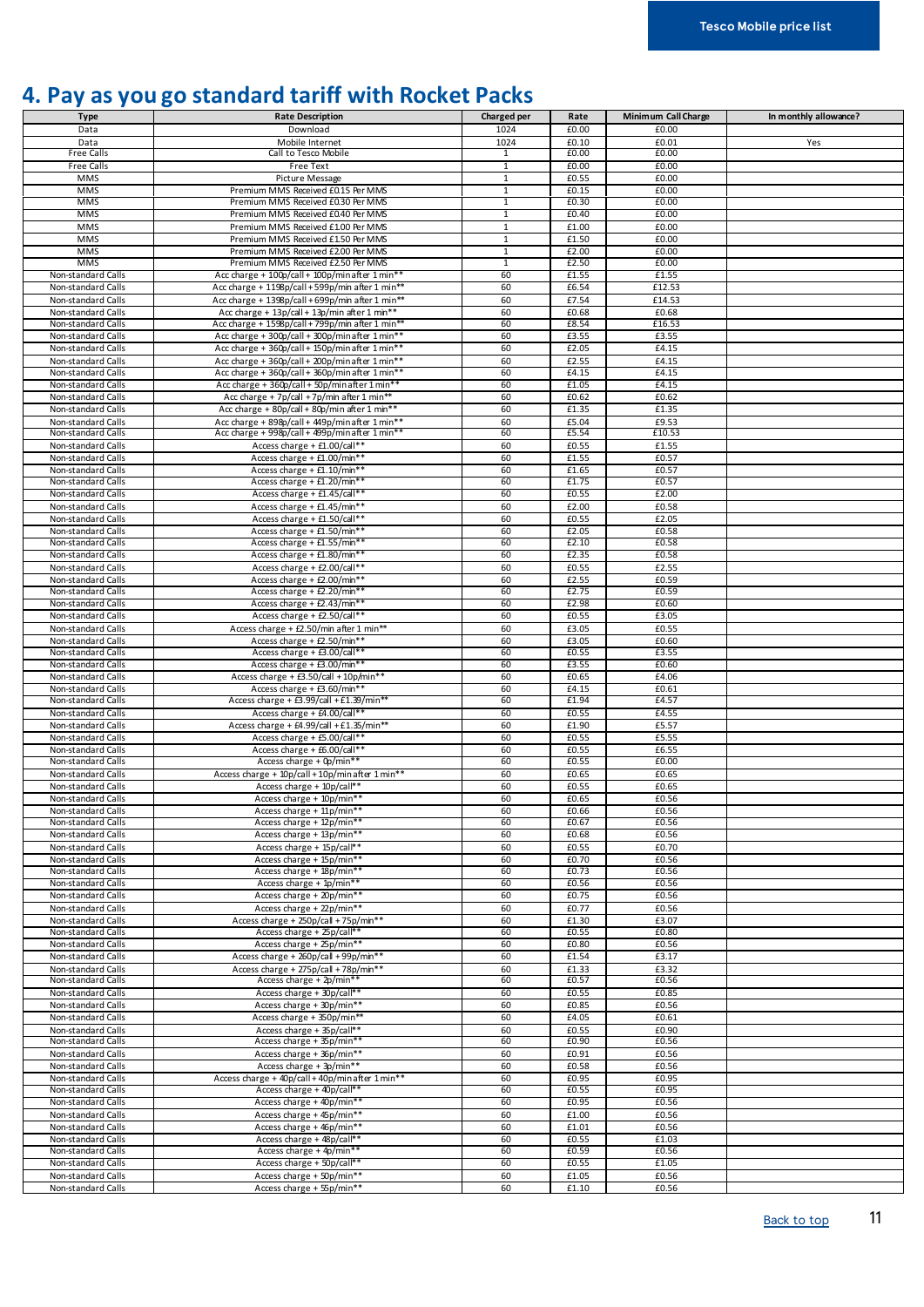| <b>Type</b>        | <b>Rate Description</b>                            | Charged per  | Rate     | Minimum Call Charge | In monthly allowance? |
|--------------------|----------------------------------------------------|--------------|----------|---------------------|-----------------------|
| Non-standard Calls | Access charge + 5p/call + 5p/min after 1 min**     | 60           | £0.60    | £0.60               |                       |
| Non-standard Calls | Access charge + 5p/call**                          | 60           | £0.55    | £0.60               |                       |
| Non-standard Calls | Access charge + 5p/min**                           | 60           | £0.60    | £0.56               |                       |
| Non-standard Calls | Access charge $+60p/min**$                         | 60           | £1.15    | £0.56               |                       |
| Non-standard Calls | Access charge + 65p/min*                           | 60           | £1.20    | £0.57               |                       |
| Non-standard Calls | Access charge + 6p/min**                           | 60           | £0.61    | £0.56               |                       |
| Non-standard Calls | Access charge + 70p/call + 70p/min after 1 min**   | 60           | £1.25    | £1.25               |                       |
|                    |                                                    |              |          |                     |                       |
| Non-standard Calls | Access charge + 70p/call**                         | 60           | £0.55    | £1.25               |                       |
| Non-standard Calls | Access charge + 70p/min*                           | 60           | £1.25    | £0.57               |                       |
| Non-standard Calls | Access charge + 75p/call**                         | 60           | £0.55    | £1.30               |                       |
| Non-standard Calls | Access charge + 75p/min**                          | 60           | £1.30    | £0.57               |                       |
| Non-standard Calls | Access charge + 77p/call + £1.55/min**             | 60           | £2.10    | £1.35               |                       |
| Non-standard Calls | Access charge + 7p/min**                           | 60           | £0.62    | £0.56               |                       |
| Non-standard Calls | Access charge + 80p/call + 25p/min**               | 60           | £0.80    | £1.36               |                       |
| Non-standard Calls | Access charge + 80p/min**                          | 60           | £1.35    | £0.57               |                       |
|                    |                                                    |              |          |                     |                       |
| Non-standard Calls | Access charge + 8p/min**                           | 60           | £0.63    | £0.56               |                       |
| Non-standard Calls | Access charge + 90p/min**                          | 60           | £1.45    | £0.57               |                       |
| Non-standard Calls | Access charge + 95p/min**                          | 60           | £1.50    | £0.57               |                       |
| Non-standard Calls | Access charge + 99p/min**                          | 60           | £1.54    | £0.57               |                       |
| Non-standard Calls | Access charge + 9p/min**                           | 60           | £0.64    | £0.56               |                       |
| Non-standard Calls | Access charge+£1.50/call+£1.50/min after 1 min**   | 60           | £2.05    | £2.05               |                       |
| Non-standard Calls | Access charge+£2.00/call+£2.00/min after 1 min**   | 60           | £2.55    | £2.55               |                       |
| Non-standard Calls | Access charge+£2.43/call + £2.43/min after 1 min** | 60           | £2.98    | £2.98               |                       |
| Non-standard Calls | Access charge+£2.60/call + £2.10/min after 1 min** | 60           | £2.65    | £3.15               |                       |
|                    |                                                    |              |          |                     |                       |
| Non-standard Calls | Access charge+£2.76/call + £1.77/min after 1 min** | 60           | £2.32    | £3.31               |                       |
| Non-standard Calls | Access charge+£3.00/call + £1.30/min after 1 min** | 60           | £1.85    | £3.55               |                       |
| Non-standard Calls | Access charge+£3.65/call*                          | 60           | £0.55    | £4.20               |                       |
| Non-standard Calls | Access charge+£4.45/call+£2.57/min after 1 min**   | 60           | £3.12    | £5.00               |                       |
| Non-standard Calls | Access charge+£5.50/call+£2.75/min after 1 min**   | 60           | £3.30    | £6.05               |                       |
| Non-standard Calls | Access charge+£5.74/call+£2.99/min after 1 min**   | 60           | £3.54    | £6.29               |                       |
| Non-standard Calls | Access charge+£6.98/call+£3.49/min after 1 min**   | 60           | £4.04    | £7.53               |                       |
| Non-standard Calls | Call to 101                                        | 1            | £0.00    | £0.00               |                       |
|                    |                                                    |              |          |                     |                       |
| Non-standard Calls | Conference Call                                    | 60           | £0.25    | £0.10               |                       |
| Non-standard Calls | Directory Enquiry/Voice Call £1.75/Min             | 60           | £1.75    | £1.75               |                       |
| Non-standard Calls | Free Call                                          | $\mathbf{1}$ | £0.00    | £0.00               |                       |
| Non-standard Calls | International Call to Zone 0                       | 60           | £0.19    | £0.10               |                       |
| Non-standard Calls | International Call to Zone 1                       | 60           | £1.00    | £0.27               |                       |
| Non-standard Calls | International Call to Zone 2                       | 60           | £1.49    | £0.27               |                       |
| Non-standard Calls | International Call to Zone 3                       | 60           | £2.00    | £0.27               |                       |
| Non-standard Calls | Non-standard call                                  | 60           | £0.55    | £0.27               |                       |
| Non-standard Calls | Premium Number £0.32 Per Minute                    | 60           | £0.32    | £0.10               |                       |
|                    |                                                    |              |          |                     |                       |
| Non-standard Calls | Premium Number £0.35 Per Minute                    | 60           | £0.35    | £0.10               |                       |
| Non-standard Calls | Premium Voice £0.80 Per Minute                     | 60           | £0.80    | £0.80               |                       |
| Non-standard Calls | Premium Voice Call £0.10 Per Minute                | 60           | £0.10    | £0.10               |                       |
| Non-standard Calls | Premium Voice Call £0.15 Per Minute                | 60           | £0.15    | £0.15               |                       |
| Non-standard Calls | Premium Voice Call £0.25 Per Minute                | 60           | £0.25    | £0.25               |                       |
| Non-standard Calls | Premium Voice Call £0.30 Per Minute                | 60           | £0.30    | £0.30               |                       |
| Non-standard Calls | Premium Voice Call £0.35 Per Minute                | 60           | £0.35    | £0.35               |                       |
|                    | Premium Voice Call £0.50 Per Call                  |              |          |                     |                       |
| Non-standard Calls |                                                    | $\mathbf{1}$ | $E$ 0.50 | £0.00               |                       |
| Non-standard Calls | Premium Voice Call £0.50 Per Minute                | 60           | £0.50    | £0.50               |                       |
| Non-standard Calls | Premium Voice Call £0.55 Per Minute                | 60           | £0.55    | £0.27               |                       |
| Non-standard Calls | Premium Voice Call £0.60 Per Minute                | 60           | £0.60    | £0.60               |                       |
| Non-standard Calls | Premium Voice Call £0.65 Per Minute                | 60           | £0.65    | £0.10               |                       |
| Non-standard Calls | Premium Voice Call £0.75 Per Minute                | 60           | £0.75    | £0.75               |                       |
| Non-standard Calls | Premium Voice Call £1.00 Per Minute                | 60           | £1.00    | £1.00               |                       |
| Non-standard Calls | Premium Voice Call £150 Per Minute                 | 60           | £1.50    | £1.50               |                       |
|                    |                                                    | 60           | £2.00    | £2.00               |                       |
| Non-standard Calls | Premium Voice Call £2.00 Per Minute                |              |          |                     |                       |
| Non-standard Calls | Premium Voice Call £250 Per Minute                 | 60           | £2.50    | £2.50               |                       |
| Non-standard Calls | Premium Voice Hospedia Call £0.08 Per Minute       | 60           | £0.08    | £0.08               |                       |
| Non-standard Calls | Premium Voice Hospedia Call £0.13 Per Minute       | 60           | £0.13    | £0.13               |                       |
| Non-standard Calls | Tesco DQ 170ppm Min Charge 25p                     | 60           | £1.70    | £0.25               |                       |
| Non-standard Calls | <b>Traffic News</b>                                | 60           | £0.45    | $E$ <sub>0.10</sub> |                       |
| Roaming in the EU  | Acc chg + 10p/call + 10p/min after 1min** in Reg 1 | 60           | £0.65    | £0.65               |                       |
| Roaming in the EU  | Acc chg + 13p/call + 13p/min after 1min** in Reg 1 | 60           | £0.68    | £0.68               |                       |
| Roaming in the EU  | Acc chg + 5p/call + 5p/min after 1min** in Reg 1   | 60           | £0.60    | £0.60               |                       |
|                    |                                                    |              |          |                     |                       |
| Roaming in the EU  | Acc chg + 7p/call + 7p/min after 1min** in Reg 1   | 60           | £0.62    | £0.62               |                       |
| Roaming in the EU  | Access charge + 0p/min** in Region 1               | 60           | £0.55    | £0.00               |                       |
| Roaming in the EU  | Access charge + 10p/call** in Region 1             | 60           | £0.55    | £0.65               |                       |
| Roaming in the EU  | Access charge + 10p/min** in Region 1              | 60           | £0.65    | £0.56               |                       |
| Roaming in the EU  | Access charge + 11p/min** in Region 1              | 60           | £0.66    | £0.56               |                       |
| Roaming in the EU  | Access charge + 12p/min** in Region 1              | 60           | £0.67    | £0.56               |                       |
| Roaming in the EU  | Access charge + 13p/min** in Region 1              | 60           | £0.68    | £0.56               |                       |
| Roaming in the EU  | Access charge + 1p/min** in Region 1               | 60           | £0.56    | £0.56               |                       |
| Roaming in the EU  | Access charge + 2p/min** in Region 1               | 60           | £0.57    | £0.56               |                       |
| Roaming in the EU  | Access charge + 3p/min** in Region 1               | 60           | £0.58    | £0.56               |                       |
|                    |                                                    |              | £0.59    |                     |                       |
| Roaming in the EU  | Access charge + 4p/min** in Region 1               | 60           |          | £0.56               |                       |
| Roaming in the EU  | Access charge + 5p/call** in Region 1              | 60           | £0.55    | £0.60               |                       |
| Roaming in the EU  | Access charge + 5p/min** in Region 1               | 60           | £0.60    | £0.56               |                       |
| Roaming in the EU  | Access charge + 6p/min** in Region 1               | 60           | £0.61    | £0.56               |                       |
| Roaming in the EU  | Access charge + 7p/min** in Region 1               | 60           | £0.62    | £0.56               |                       |
| Roaming in the EU  | Access charge + 8p/min** in Region 1               | 60           | £0.63    | £0.56               |                       |
| Roaming in the EU  | Access charge + 9p/min** in Region 1               | 60           | £0.64    | £0.56               |                       |
| Roaming in the EU  | Call from Region 1 to care                         | 1            | £0.00    | £0.00               | Yes                   |
| Roaming in the EU  | Call from Region 1 to Region 1                     | 60           | £0.25    | £0.10               | Yes                   |
|                    |                                                    | 60           | £0.59    | £0.59               |                       |
| Roaming in the EU  | Call from Region 1 to Region 2                     |              |          |                     |                       |
| Roaming in the EU  | Call from Region 1 to Region 3                     | 60           | £0.69    | £0.69               |                       |
| Roaming in the EU  | Call from Region 1 to Region 4                     | 60           | £1.49    | £1.49               |                       |
| Roaming in the EU  | Call from Region 1 to UK                           | 60           | £0.25    | £0.10               | Yes                   |
| Roaming in the EU  | Call from Region 1 to Voicemail                    | 60           | £0.15    | £0.10               | Yes                   |
| Roaming in the EU  | Call Received in Region 1                          | 60           | £0.00    | £0.00               |                       |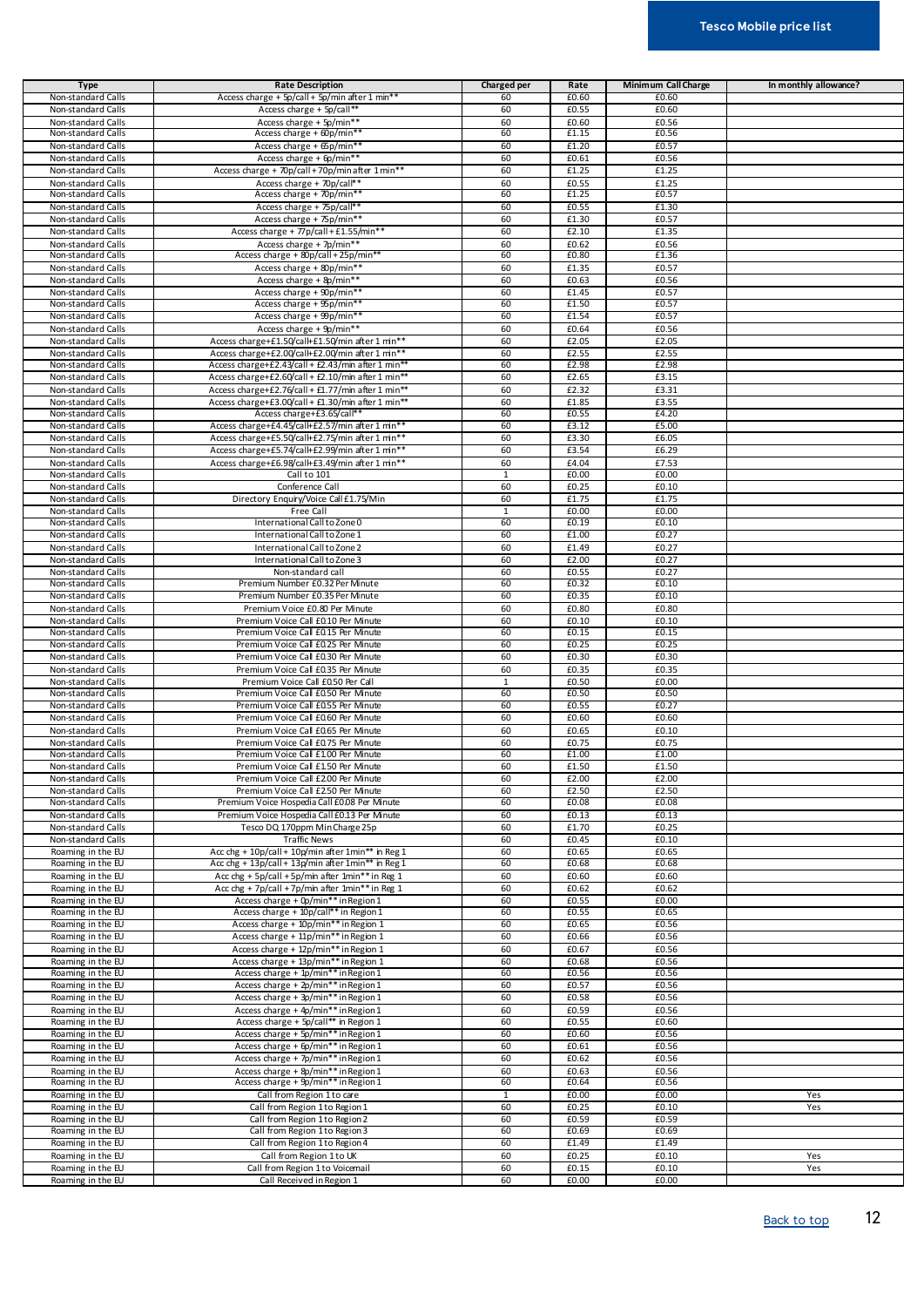| <b>Type</b>            | <b>Rate Description</b>                      | Charged per    | Rate    | Minimum Call Charge | In monthly allowance? |
|------------------------|----------------------------------------------|----------------|---------|---------------------|-----------------------|
| Roaming in the EU      | Directory Enq. From Region 1 £1.49/min       | 60             | £1.49   | £1.49               |                       |
| Roaming in the EU      | Free Calls                                   | $\mathbf{1}$   | £0.00   | £0.00               |                       |
| Roaming in the EU      | Mobile Internet in Region 1                  | 1024           | £0.10   | £0.01               | Yes                   |
| Roaming in the EU      | Non-standard call from Region 1              | 60             | £0.55   | £0.27               |                       |
| Roaming in the EU      | Premium Call 0.55/Minfrom Region 1           | 60             | £0.55   | £0.27               |                       |
| Roaming in the EU      | Premium Call 1.50/Min from Region 1          | 60             | £1.50   | £1.50               |                       |
| Roaming in the EU      | Premium Call 1.75/Minfrom Region 1           | 60             | £1.75   | £1.75               |                       |
| Roaming in the EU      | Text from Region 1                           | 1              | f(0.10) | £0.00               | Yes                   |
|                        |                                              | $\mathbf{1}$   | £0.20   | £0.00               | Yes                   |
| Roaming in the EU      | Text from Region 1 to Region 2,3,4           |                |         |                     |                       |
| Roaming in the EU      | Text from region 1 to UK                     | 1              | £0.10   | £0.00               | Yes                   |
| Roaming in the EU      | WAP in Region 1                              | 60             | £0.10   | £0.10               |                       |
| Roaming outside the EU | Call from Region 2 to Region 1               | 60             | £0.69   | £0.69               |                       |
| Roaming outside the EU | Call from Region 2 to Region 2               | 60             | £0.79   | £0.79               |                       |
| Roaming outside the EU | Call from Region 2 to Region 3               | 60             | £0.89   | £0.89               |                       |
| Roaming outside the EU | Call from Region 2 to Region 4               | 60             | £1.49   | £1.49               |                       |
| Roaming outside the EU | Call from Region 3 to Region 1               | 60             | £0.89   | £0.89               |                       |
| Roaming outside the EU | Call from Region 3 to Region 2               | 60             | £0.99   | £0.99               |                       |
| Roaming outside the EU | Call from Region 3 to Region 3               | 60             | £1.29   | £1.29               |                       |
| Roaming outside the EU | Call from Region 3 to Region 4               | 60             | £1.49   | £1.49               |                       |
| Roaming outside the EU | Call from Region 4 to Region 1               | 60             | £1.49   | £1.49               |                       |
| Roaming outside the EU | Call from Region 4 to Region 2               | 60             | £1.49   | £1.49               |                       |
| Roaming outside the EU | Call from Region 4 to Region 3               | 60             | £1.49   | £1.49               |                       |
| Roaming outside the EU | Call from Region 4 to Region 4               | 60             | £1.49   | £1.49               |                       |
| Roaming outside the EU | Call Received in Region 2                    | 60             | £0.69   | £0.69               |                       |
| Roaming outside the EU | Call Received in Region 3                    | 60             | £0.89   | £0.89               |                       |
| Roaming outside the EU | Call Received in Region 4                    | 60             | £1.49   | £1.49               |                       |
| Roaming outside the EU | Dir. Enq. from Region 2/3/4 £1.49/min        | 60             | £1.49   | £1.49               |                       |
| Roaming outside the EU | <b>Free Calling</b>                          | $\overline{1}$ | £0.00   | £0.00               |                       |
| Roaming outside the EU | Mobile Internet in Region 2, 3 or 4          | 1024           | £5.00   | £0.01               |                       |
| Roaming outside the EU | Premium Call £2.99/min from Region 2/3/4     | 60             | £2.99   | £2.99               |                       |
| Roaming outside the EU | Roaming text message from Region 2/3/4 £0.49 | $\mathbf{1}$   | £0.49   | £0.00               |                       |
| Roaming outside the EU | Text from Region 2, 3 or 4                   | $\overline{1}$ | £0.40   | £0.00               |                       |
|                        |                                              | $\mathbf{1}$   | £0.20   | £0.00               |                       |
| SMS                    | International Text                           |                |         |                     |                       |
| SMS                    | International Text to Zone 0                 | $\mathbf{1}$   | £0.06   | £0.00               |                       |
| SMS                    | Premium Text Received £0.06 Per Text         | 1              | £0.06   | £0.00               |                       |
| SMS                    | Premium Text Received £0.10 Per Text         | $\mathbf{1}$   | £0.10   | £0.00               |                       |
| SMS                    | Premium Text Received £0.12 Per Text         | $\overline{1}$ | £0.12   | £0.00               |                       |
| SMS                    | Premium Text Received £0.13 Per Text         | $\mathbf{1}$   | £0.13   | £0.00               |                       |
| SMS                    | Premium Text Received £0.15 Per Text         | $\mathbf{1}$   | £0.15   | £0.00               |                       |
| SMS                    | Premium Text Received £0.18 Per Text         | $\mathbf{1}$   | £0.18   | £0.00               |                       |
| SMS                    | Premium Text Received £0.20 Per Text         | $\overline{1}$ | £0.20   | £0.00               |                       |
| SMS                    | Premium Text Received £0.25 Per Text         | $\overline{1}$ | £0.25   | £0.00               |                       |
| SMS                    | Premium Text Received £0.30 Per Text         | $\mathbf{1}$   | £0.30   | £0.00               |                       |
| SMS                    | Premium Text Received £0.35 Per Text         | $\mathbf{1}$   | £0.35   | £0.00               |                       |
| SMS                    | Premium Text Received £0.40 Per Text         | 1              | £0.40   | £0.00               |                       |
| SMS                    | Premium Text Received £0.49 Per Text         | $\overline{1}$ | £0.49   | £0.00               |                       |
| SMS                    | Premium Text Received £0.50 Per Text         | $\mathbf 1$    | £0.50   | £0.00               |                       |
| SMS                    | Premium Text Received £0.60 Per Text         | $\mathbf{1}$   | £0.60   | £0.00               |                       |
| SMS                    | Premium Text Received £0.75 Per Text         | $\mathbf{1}$   | £0.75   | £0.00               |                       |
| <b>SMS</b>             | Premium Text Received £0.80 Per Text         | 1              | £0.80   | £0.00               |                       |
| SMS                    | Premium Text Received £0.99 Per Text         | $\overline{1}$ | £0.99   | £0.00               |                       |
| SMS                    | Premium Text Received £1.00 Per Text         | $\mathbf{1}$   | £1.00   | £0.00               |                       |
| SMS                    | Premium Text Received £1.20 Per Text         | $\mathbf{1}$   | £1.20   | £0.00               |                       |
| SMS                    | Premium Text Received £1.29 Per Text         | $\mathbf{1}$   | £1.29   | £0.00               |                       |
| SMS                    | Premium Text Received £1.50 Per Text         | $\mathbf{1}$   | £1.50   | £0.00               |                       |
| SMS                    | Premium Text Received £1.99 Per Text         | $\mathbf{1}$   | £1.99   | £0.00               |                       |
| SMS                    | Premium Text Received £10.00 Per Text        | 1              | £10.00  | £0.00               |                       |
| SMS                    | Premium Text Received £2.00 Per Text         | $\mathbf{1}$   | £2.00   | £0.00               |                       |
| <b>SMS</b>             | Premium Text Received £2.50 Per Text         | 1              | £2.50   | £0.00               |                       |
| SMS                    | Premium Text Received £3.00 Per Text         | $\overline{1}$ | £3.00   | £0.00               |                       |
| SMS                    | Premium Text Received £3.50 Per Text         | 1              | £3.50   | £0.00               |                       |
| SMS                    | Premium Text Received £4.00 Per Text         | 1              | £4.00   | £0.00               |                       |
| SMS                    | Premium Text Received £4.50 Per Text         | $\mathbf{1}$   | £4.50   | £0.00               |                       |
| SMS                    | Premium Text Received £5.00 Per Text         | $\mathbf{1}$   | £5.00   | £0.00               |                       |
| SMS                    | Premium Text Sent £0.10 Per Text             | $\mathbf{1}$   | £0.10   | £0.00               |                       |
|                        |                                              | $\mathbf{1}$   |         |                     |                       |
| SMS                    | Premium Text Sent £0.15 Per Text             |                | £0.15   | £0.00               |                       |
| SMS                    | Premium Text Sent £0.20 Per Text             | $\mathbf{1}$   | £0.20   | £0.00               |                       |
| SMS                    | Premium Text Sent £0.25 Per Text             | $\mathbf{1}$   | £0.25   | £0.00               |                       |
| SMS                    | Premium Text Sent £0.35 Per Text             | $\mathbf{1}$   | £0.35   | £0.00               |                       |
| SMS                    | Premium Text Sent £0.50 Per Text             | $\mathbf{1}$   | £0.50   | £0.00               |                       |
| SMS                    | Premium Text Sent £1.00 Per Text             | 1              | £1.00   | £0.00               |                       |
| SMS                    | Premium Text Sent £1.20 Per Text             | $\mathbf{1}$   | £1.20   | £0.00               |                       |
| SMS                    | Premium Text Sent £1.50 Per Text             | $\mathbf{1}$   | £1.50   | £0.00               |                       |
| SMS                    | Text                                         | $\mathbf{1}$   | £0.10   | £0.00               | Yes                   |
| UK Calls               | Call                                         | 60             | £0.25   | £0.10               | Yes                   |
| UK Calls               | Call to Care                                 | $\mathbf{1}$   | £0.00   | £0.00               | Yes                   |
| <b>UK Calls</b>        | Call to Voicemail                            | 60             | £0.15   | £0.10               | Yes                   |
| UK Calls               | WAP                                          | 60             | £0.10   | £0.10               |                       |